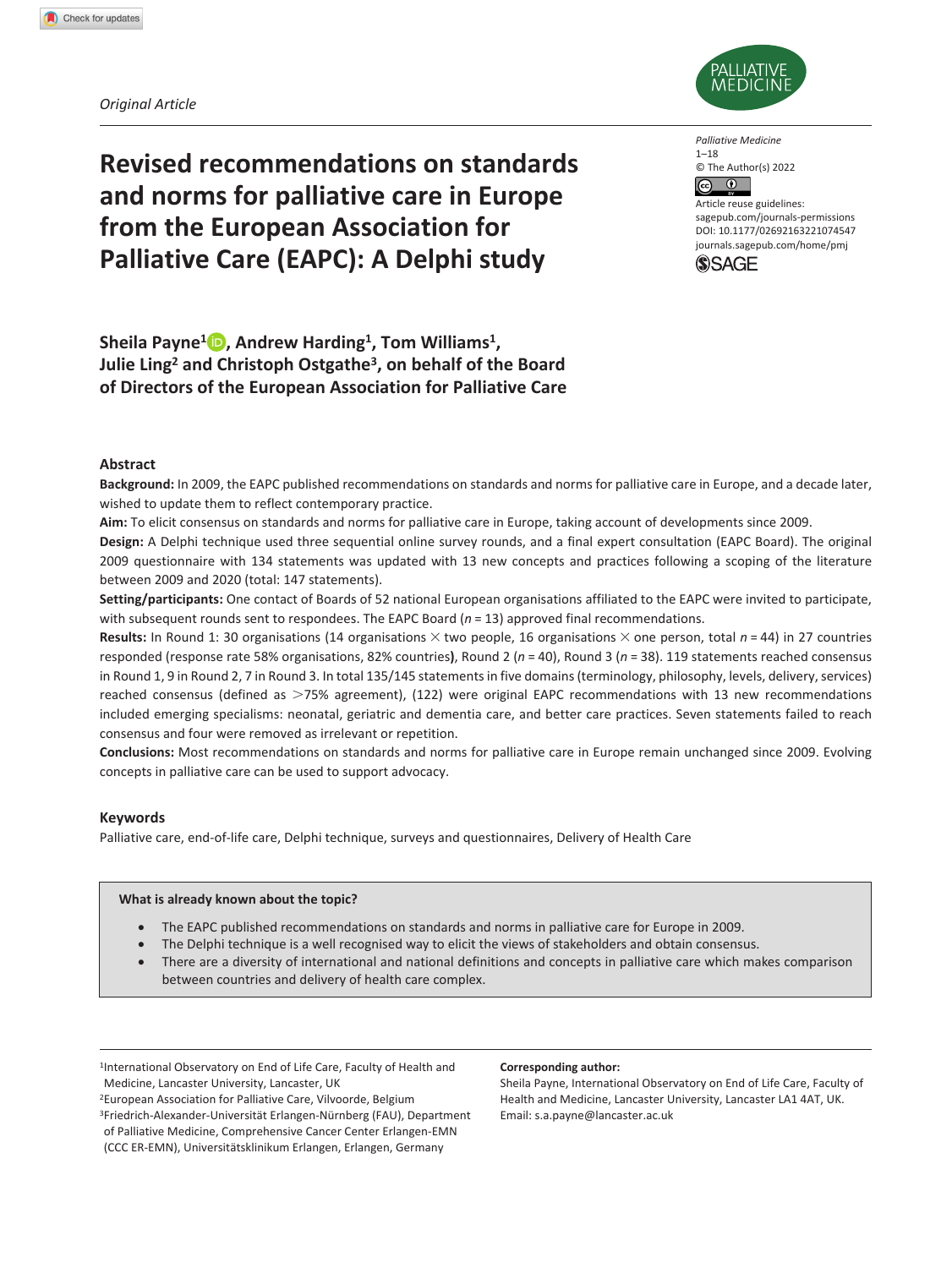#### **What this paper adds?**

- The majority (122) of standards and norms in five domains (definitions of palliative care, philosophy, levels, delivery, services) in palliative care in Europe have remained unchanged over the last decade.
- 13 new standards and norms reached consensus, relating to emerging specialisms such as neonatal, geriatric and dementia palliative care, and recommendations for better access to national information sources and the use of digital health records.

### **Implications for practice and research?**

- New recommendations recognise that there are emerging subspecialisations in palliative care in the fields of neonatal paediatrics and geriatric medicine indicating that care extends across the lifespan.
- New recommendations also have implications for service quality improvements including enhancing open visiting, availability of essential medicines, better information exchange, including digital medical records and access to specialist equipment.
- Future research and clinical care needs to include multiple domains to assess quality improvements in palliative care.

# **Background**

Concepts and definitions in palliative care have evolved over time and differ across geographical regions. $1-3$  This diversity may lead to confusion for policy makers, service providers and service users.

The World Health Organization (WHO) initially defined palliative care in 1990, and subsequently updated this in 2002.4 This definition remains unchanged two decades later despite palliative care services developing significant diversity, and WHO's endorsement of models of integration of palliative care into national person-centred healthcare systems.5,6 There have been chronological developments in establishing definitions from national, regional and global perspectives and national standards published by a few countries such as England and Wales, USA, Australia and New Zealand.7 In 2009, the EAPC published recommendations on standards and norms for the delivery of palliative care services in Europe.<sup>8,9</sup> Their rationale for cross-country standards and norms included promoting uniformity, enhancing collaboration, facilitating quality improvement and fostering performance measurement.8,9 They aimed to generate common terminology and standards across Europe, thus providing guidance to service providers, stakeholders and decision makers. More recently some organisations have made global recommendations on definitions, but arguably considerable diversity remains. The Lancet Commission proposed the adoption of the concept of addressing 'severe health-related suffering' to encapsulate the objective of palliative care on a global basis.<sup>10</sup> However, their emphasis on physical and psychological suffering arguably marginalises social and spiritual domains of palliative care provision. More recently, the International Association for Hospice and Palliative Care (IAHPC) published a new consensus based definition of palliative care drawing also upon the notion of 'severe health-related suffering' which has not been widely endorsed or accepted.<sup>11</sup>

The original EAPC recommendations have been influential in the development of palliative care and widely cited,8,9 but are over a decade old. Evidence of rapid developments and new practices in Europe<sup>12</sup> indicate that they should be updated. The aim was to update the previously published standards and norms for palliative care in Europe, taking account of recent evidence about new practices and developments.

## **Methods**

The main aim was to elicit consensus on standards and norms for palliative care in Europe, taking account of developments since 2009.8,9 An international team comprised of experts in palliative care from three countries (Belgium, Germany and the United Kingdom) used a three-round Delphi technique to establish consensus on revisions to standards and norms in palliative care in Europe. We built upon the original EAPC standards and norms recommendations8,9 by searching the literature to identify new developments and areas of practice between 2009 and 2020. A structured three-round Delphi technique13 was used to elicit consensus on original and new standards and norms, followed by a final expert consultation where the multidisciplinary EAPC Board of Directors were invited to provide qualitative comments on the outcomes of the structured rounds (Directors listed in the Acknowledgements). The Delphi technique is a formal consensus procedure which allows participants to rate their level of agreement to a statement, thus shaping a consensus.13 The structured rounds offered anonymity to respondents (preventing potential influences of group conformity), iteration (allowing respondents to change their opinions between rounds) and individualised feedback (communicating the mean results of the previous round and individual responses). The study adhered to the CREDES recommendations on methodology and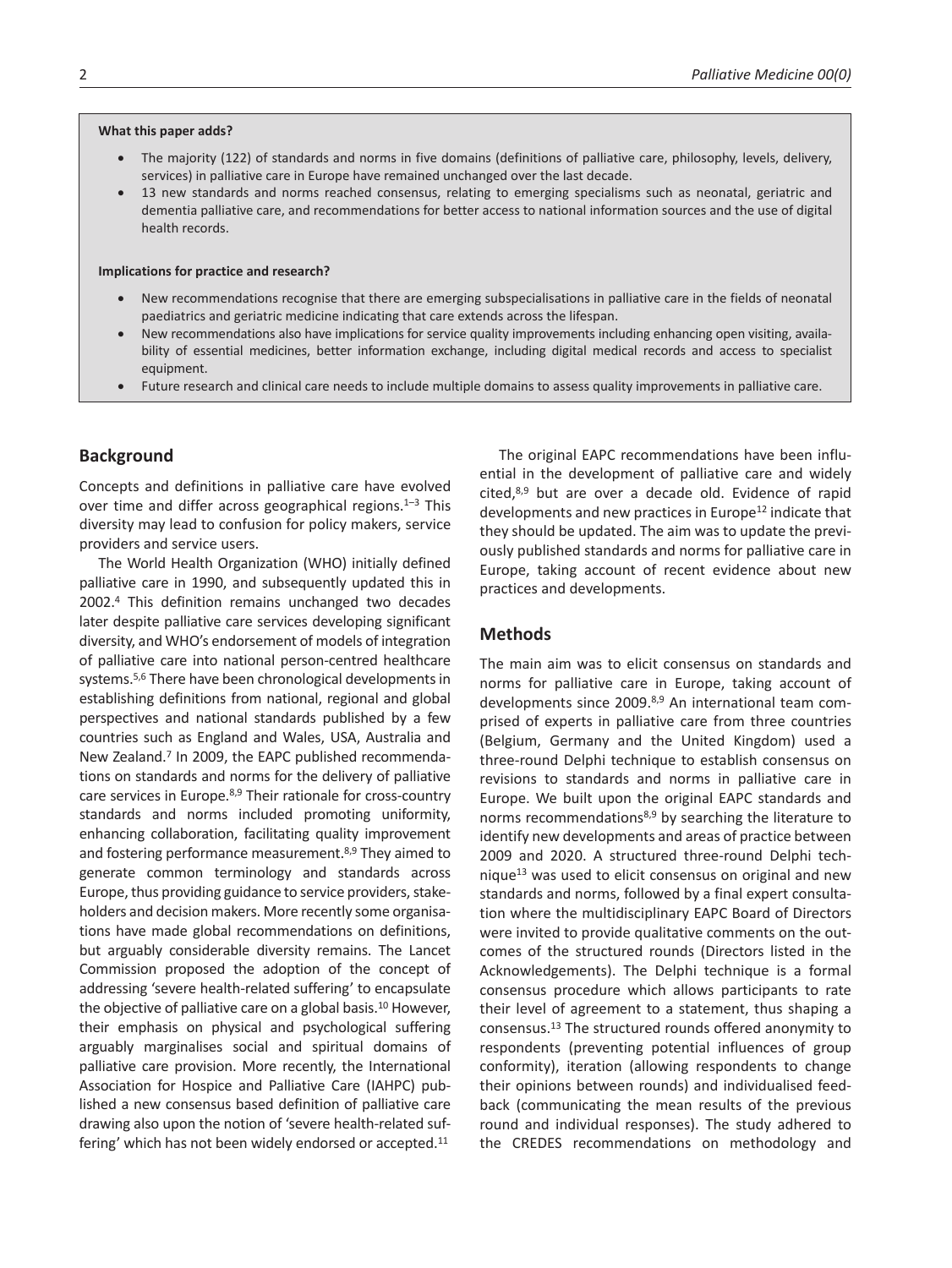reporting of Delphi studies,<sup>14</sup> and online survey methodology observed the Checklist of Reporting Results of Internet E-Surveys.15

# *Scoping of the literature*

A scoping of the literature is a versatile and flexible approach that seeks to map key areas of research and concepts, using a broad search strategy, followed by charting and summarising of the data.16 A literature search was conducted during March 2020 to locate peer reviewed publications using the search terms 'Palliative care; palliative medicine; end of life care; hospice care; terminal care'. We searched Turning Research into Practice (TRIP) database, as recommended by a specialist librarian, for these key words in the title or anywhere in the text. Inclusion criteria were: published 1st January 2009 to 1st March 2020, systematic reviews, empirical research, controlled trials, English language, publically available. Exclusion criteria were: opinion pieces, unpublished, not in English. Searches resulted in 1002 'hits'. After duplicate removal, 850 sources were screened by title and abstract (AH, TW), with 16 full texts discussed (SP, AH, TW). The original EAPC standards and norms<sup>8,9</sup> were mapped onto a matrix, and upon reading each paper we identified whether the paper contained sufficient material to amend an existing standard and norm, or whether it had sufficient scope to add a new one under the respective five domains (see Supplemental Information 1). Data were extracted from the selected publications and used to 'chart' against the matrix. Where new concepts or practices, relevant to the European context, were identified, these were summarised as new statements for inclusion in the Delphi procedure.

# *Population, sample and recruitment*

As the EAPC commissioned an update of the previous recommendations, rather than a completely new study, we used the same population, sampling and recruitment procedures to ensure that the findings were comparable.8,9

*Population*: Boards members of 52 national and professional organisations affiliated to the EAPC from 33 countries across Europe, and 13 Board Members of the EAPC.

*Sample*: Rounds 1–3: One key contact of organisations were identified by the EAPC. Expert consultation: 13 members of EAPC Board.

*Recruitment*: To comply with General Data Protection Regulation legislation, initial emailed invitations to Round 1 were distributed by the EAPC Head Office (November 2020), with all responses and rounds 2 (January 2021), 3 (March 2021) managed by AH. As an incentive for completing the study, participants who completed all rounds were entered into a draw for a free registration for the EAPC World Congress in 2021. JL distributed the final consultation document to all EAPC Board members (May 2021) and provided collated responses to AH.

## *Original questionnaire revisions*

The original 2009 questionnaire with 134 statements was updated with 13 new concepts and practices identified following scoping of the literature between 2009 and 2020 (147 statements in total). The structure of the original questionnaire was used with: 145 statements in five sections (terminology (7 original), philosophy (9 original), levels of care (16 original, 6 new), delivery (56 original, 2 new) and services (44 original, 5 new)) were prepared with two final open questions asking about understanding of 'norms' (total 147) and an opportunity to identify omissions, and in Round 1 only, a demographic section. Respondents were invited to rate their level of agreement with each statement on a five-point Likert scale (strongly disagree, moderately disagree, neither agree nor disagree, moderately agree, strongly agree, a 'don't know' option was also available). In addition, 17 roles associated with palliative care were listed with a 5 point Likert scale labelled 'very essential to inessential'. These scales were used in the previous questionnaire, thus allowing for direct comparison and consistency. Below each structured scale, there was space for open-ended comments such as revisions to wording or explanations of the scores given. Open-ended comments were all read carefully and discussed by AH, TW, SP, statements were revised or reworded for clarity. Consensus was set at a mean of 75% per statement to acknowledge the diversity of practice and contexts in Europe. Each round was kept open for 4–5 weeks, with up to two reminders sent to non-responders.

## *Delphi procedure*

Consensus was defined as >75% agreement. *Round 1*: In November 2020, panel members were sent an online questionnaire with 147 statements using Qualtrics software. *Round 2*: In January 2021, respondents to Round 1 were sent an online questionnaire comprising 25 statements that had failed to reach consensus in Round 1. They were provided with details of the mean score for each statement, their own previous score and any comments they had made. *Round 3*: In March 2021, respondents to Round 2 were sent an online questionnaire comprising 14 statements that had failed to reach consensus in Round 2. The survey portal remained open for 4–5 weeks, with up to two reminders sent to non-respondents. *Expert consultation*: In May 2021, the updated recommendations were sent to all EAPC Board members.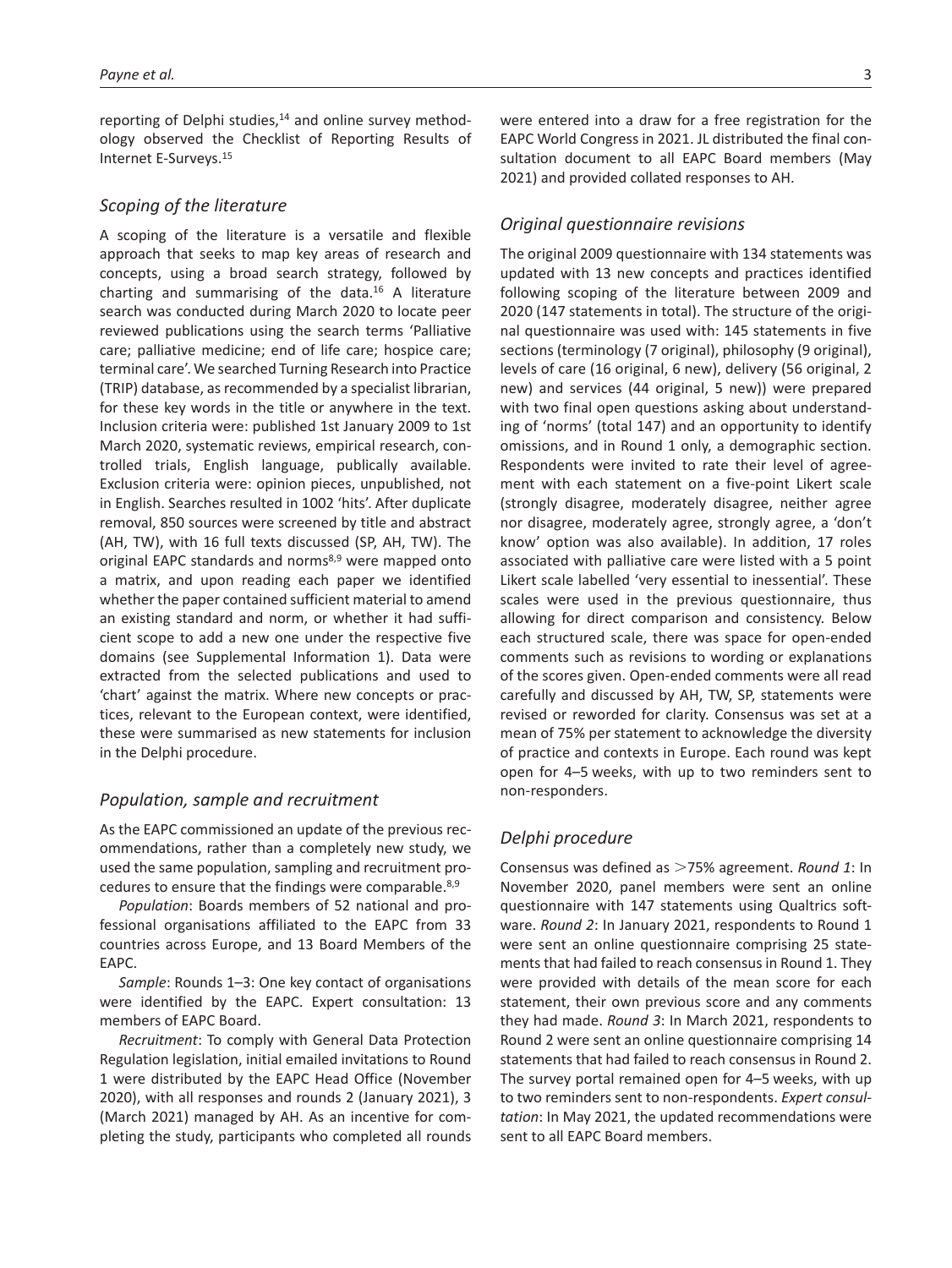

Figure 1. Flow chart of three round Delphi process.

\*Two items omitted after R1 Supportive care should not be used as a synonym of palliative care. Population served, Adequate provision of palliative care for noncancer patients requires additional resources. If non-cancer patients were to have equal access to palliative care compared to cancer patients, the percentages of patients requiring palliative care are estimated at 40% (non-cancer patients) and 60% (cancer patients) respectively. \*\*Two items omitted after R2 Non-specialist Palliative Care, Hospital at home.

## *Analysis*

Descriptive statistics after each round, included statement scores, means, medians and distribution. For each statement, qualitative comments were entered into a spreadsheet; these were read and discussed by AH, SP, TW to identify semantic, practical and conceptual issues. Qualitative analysis of comments guided rewording or removal of statements. The expert consultation resulted in largely editorial comments on the manuscript.

Approval to conduct the Delphi study was obtained from the Faculty of Health and Medicine Research Ethics Committee, Lancaster University on 30th June 2020 (FHMREC19066).

## **Results**

## *Participation in the survey (Rounds 1–3)*

The flowchart in Figure 1 presents an overview of the Delphi technique, the number of completed responses and outcomes in each of the three structured rounds.

In Round 1, 30 organisations (14 organisations two individuals, 16 organisations one person, total *n* = 44) from 27 European countries responded (response rate: 58% organisations, 82% countries). It should be noted that in some countries, there is more than one organisation (range 1–4, median 1). In each subsequent round only those previously responding were eligible, therefore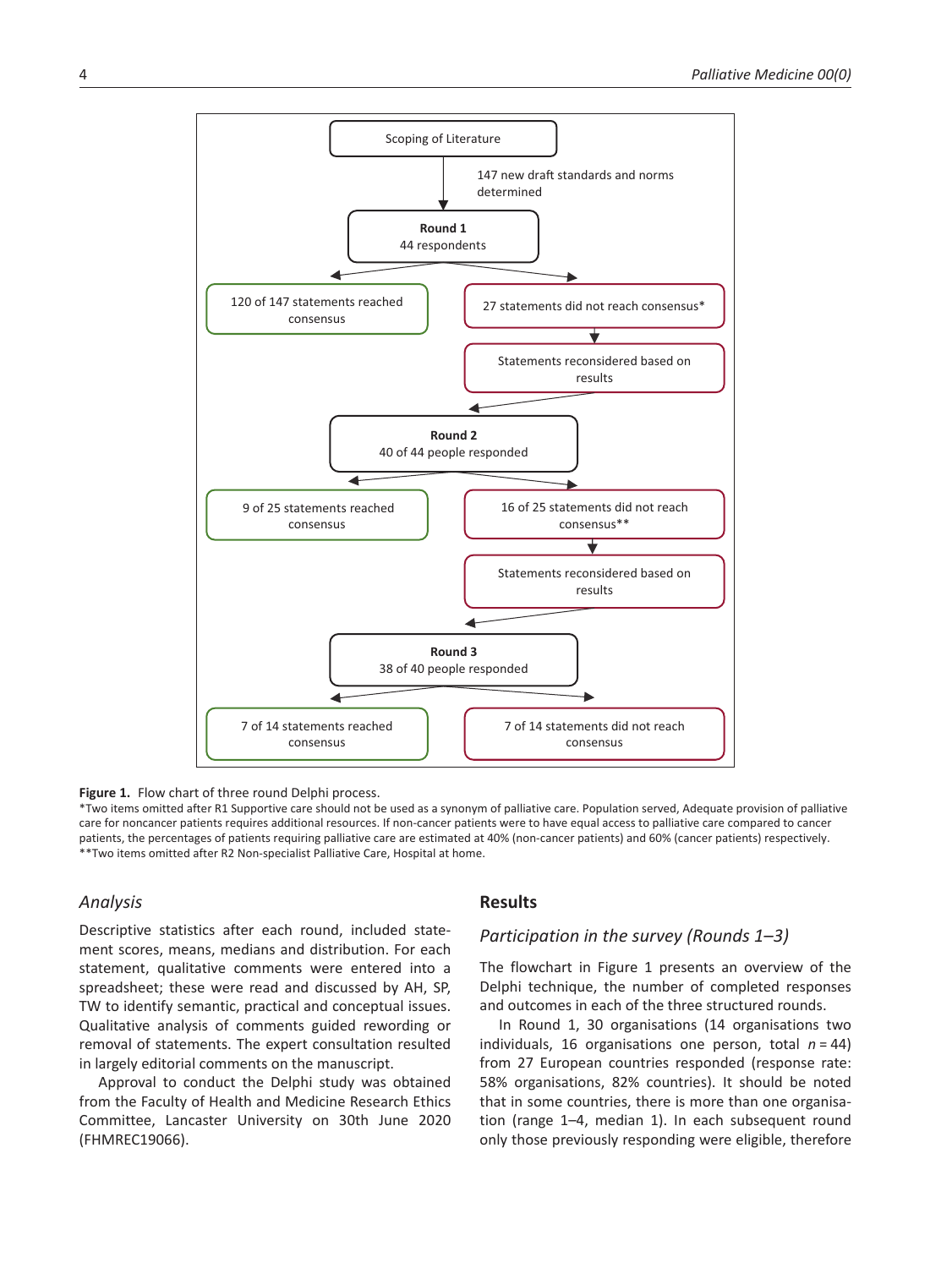in Round 2, 40 of 44 individuals (response rate 90%) and in Round 3, 38 of 40 individuals responded (response rate 95%). The characteristics of the respondents in Round 1 are presented in Table 1.

## *Consensus on statements*

In total 135/145 statements reached consensus (defined as over 75% agreement); with 118 statements reaching consensus in Round 1, nine in Round 2, and seven in Round 3 (see Tables 2–4). Of these, the majority (122) were from the original EAPC recommendations and 13 were new statements including emerging specialisms: neonatal, geriatric and dementia care and better care practices. Seven statements failed to reach consensus after Round 3. Six related to specific occupational roles which were not regarded as essential to the multidisciplinary team; namely, occupational therapist, speech therapist, complementary therapist, lymphoedema therapist, trainer and librarian. Finally there was no consensus on population size that a volunteer team should serve. Four statements were removed as irrelevant or repetition; two after Round 1 (Supportive care as a synonym for palliative care and secondly an estimate of the ratio of cancer to non-cancer patients) and two after Round 2 (Hospital at home and a new item: non-specialist palliative care instead of the former term 'general palliative care'). Of the 118 statements that reached consensus at Round 1, 107 were from the original standards and norms. 11 were new. Of the nine statements that reached consensus in Round 2, seven were revised statements from the original standard and norms. Two were new statements (Geriatric palliative care; dementia palliative care). All the statements that reached consensus in Round 3 were revised versions of the original standards and norms. The seven statements that did not reach consensus were original standards and norms. The following sections will briefly explain the overall results in each section.

*Definition and terminology of palliative care and hospice care.* Overall six of the seven original statements relating to terminology in palliative care continued to be strongly endorsed in Round 1, especially the previous EAPC definition with 93% agreement compared to the WHO definition with 86% agreement. The term 'non-specialist palliative care' instead of 'general' palliative care had been identified in the literature review<sup>15</sup> but qualitative comments indicated it was confusing.

*Philosophy of palliative care.* Nine original statements about the common principles of palliative care reached very high consensus (greater than 90%) in Round 1 such as the values of patient autonomy and dignity. Only the statement on the need for public education (88%) was slightly lower.

Table 1. Characteristics of Delphi Round 1 respondents (*n* = 44).

| Variable                               | N and percentage                  |
|----------------------------------------|-----------------------------------|
| Age                                    |                                   |
| Mean (SD)                              | 52.8 (9)                          |
| Age range                              | $34 - 70$                         |
| Gender, <i>n</i> (%)                   |                                   |
| Female                                 | 30 (68.2%)                        |
| Country of organisation                | Western Europe                    |
| grouped by geographical                | Austria (1; 2)                    |
| region in Europe,                      | Belgium $(1; 2)$                  |
| (organisation; number of               | France $(1; 2)$                   |
| respondents)                           | Germany $(1; 1)$                  |
|                                        | The Netherlands (1; 2)            |
|                                        | Republic of Ireland (1; 2)        |
|                                        | Switzerland (1; 1)                |
|                                        | United Kingdom (2; 4)             |
|                                        | Southern Europe                   |
|                                        | Greece (1; 2)                     |
|                                        | Israel $(1; 1)$<br>Italy $(1; 1)$ |
|                                        | Portugal (1; 2)                   |
|                                        | Spain (2; 3)                      |
|                                        | Northern Europe                   |
|                                        | Denmark (1; 2)                    |
|                                        | Finland $(1; 1)$                  |
|                                        | Iceland $(2; 2)$                  |
|                                        | Norway (2; 2)                     |
|                                        | Sweden (1; 1)                     |
|                                        | Central and Eastern Europe        |
|                                        | Croatia $(1; 1)$                  |
|                                        | Hungary $(1; 1)$                  |
|                                        | Latvia $(1; 2)$                   |
|                                        | Lithuania (1; 1)                  |
|                                        | North Macedonia (1; 1)            |
|                                        | Poland $(1; 1)$<br>Romania (1; 1) |
|                                        | Slovakia (1; 1)                   |
|                                        | Slovenia (1; 2)                   |
| Profession, n (%)                      | Physician 27 (55%)                |
|                                        | Nurse 7 (14.3%)                   |
|                                        | Social worker 4 (8.2%)            |
|                                        | Administrator 3 (6.1%)            |
|                                        | Volunteer 1 (2%)                  |
|                                        | Social scientist 1 (2%)           |
|                                        | Psychologist 1 (2%)               |
|                                        | Other 5 (10%)                     |
| Main focus of competence               | Clinical 44%                      |
|                                        | Research 26%                      |
|                                        | Policy/Administration 26%         |
|                                        | Other 4%                          |
| Total professional experience in years |                                   |
| Mean (SD)                              | 24.9 (8.2)                        |
| Range                                  | 6–42                              |

*Levels of palliative care.* Twenty (6 new, 14 original) of the 22 statements on the nature and scope of palliative care reached consensus, 17 in Round 1 and a further 3 in Round 2. There was a high level (over 90%) of agreement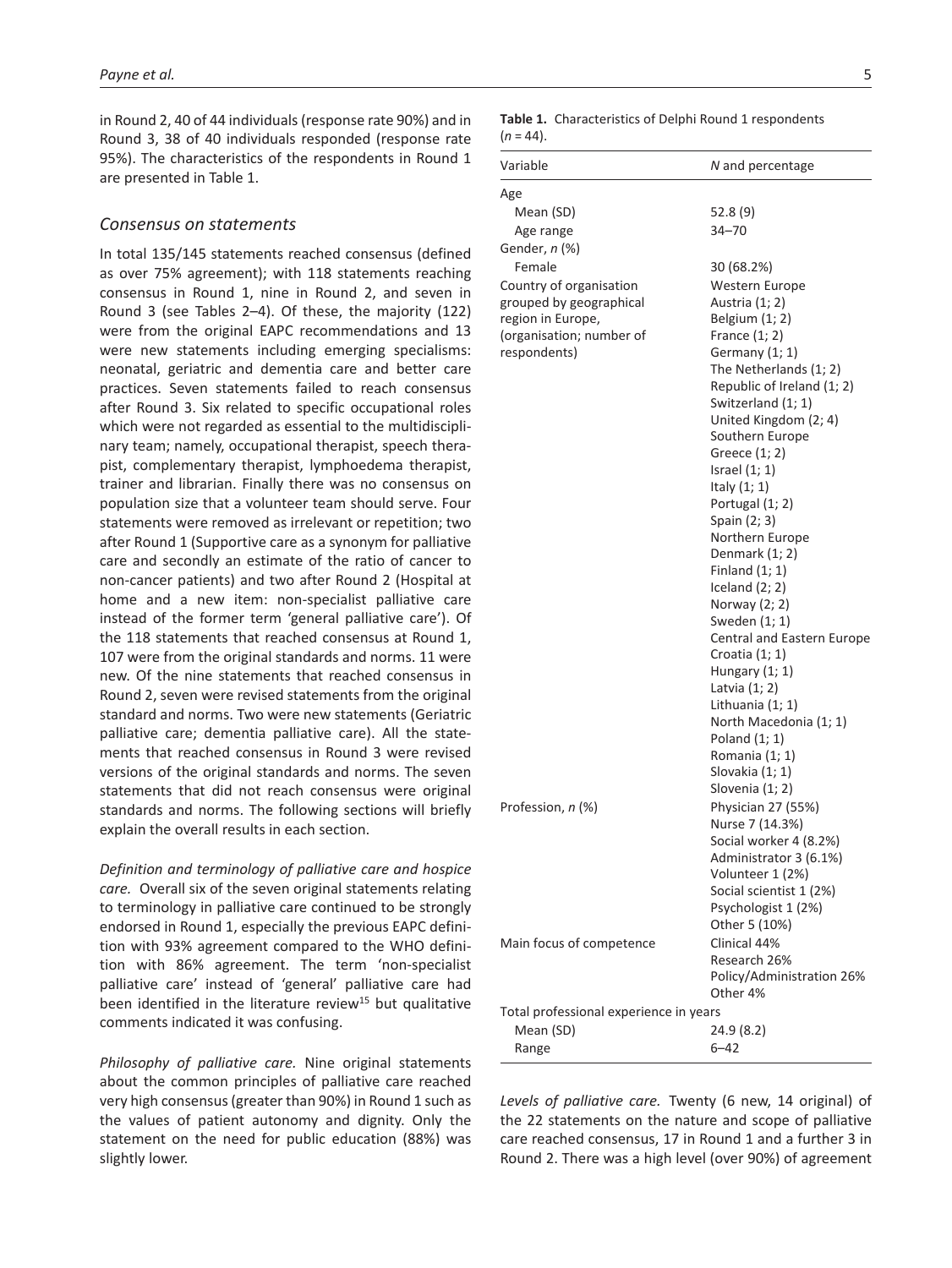| $\frac{1}{2}$              |
|----------------------------|
|                            |
| Ξ                          |
|                            |
|                            |
|                            |
|                            |
|                            |
|                            |
|                            |
|                            |
| 5<br>2<br>2<br>2<br>2<br>2 |
|                            |
|                            |
|                            |
|                            |
|                            |
| ١                          |
|                            |
|                            |
|                            |
|                            |
|                            |
|                            |
|                            |
|                            |
|                            |
|                            |
|                            |
|                            |
|                            |
|                            |
|                            |
|                            |
|                            |
|                            |
|                            |
| <br> }<br> }               |
|                            |

| Section                                             | Question Item                         | Table 2. All consensus items from previous Norms and Standards.             | Description                                                                                                                                                                                                                                                                                                                                                                                                                                                                                                                                                                                                                                                                                                                                                      | Round                    | Results (%) |                |                |               |
|-----------------------------------------------------|---------------------------------------|-----------------------------------------------------------------------------|------------------------------------------------------------------------------------------------------------------------------------------------------------------------------------------------------------------------------------------------------------------------------------------------------------------------------------------------------------------------------------------------------------------------------------------------------------------------------------------------------------------------------------------------------------------------------------------------------------------------------------------------------------------------------------------------------------------------------------------------------------------|--------------------------|-------------|----------------|----------------|---------------|
|                                                     | <b>PO</b>                             |                                                                             |                                                                                                                                                                                                                                                                                                                                                                                                                                                                                                                                                                                                                                                                                                                                                                  | consensus<br>attained    | Agree       | Neutral        | Disagree       | Don't<br>know |
| <b>Terminology</b><br>Section I:                    | $\overline{ }$                        | Definition of Palliative Care                                               | nor postpones death. It sets out to preserve the best possible quality of life until death<br>to curative treatment. Control of pain, of other symptoms, and of social, psychological<br>needs of the patient wherever he or she is cared for, either at home or in the hospital.<br>and spiritual problems is paramount. Palliative care is interdisciplinary in its approach<br>Palliative care is the active, total care of the patients whose disease is not responsive<br>and encompasses the patient, the family and the community in its scope. In a sense,<br>Palliative care affirms life and regards dying as a normal process; it neither hastens<br>palliative care is to offer the most basic concept of care - that of providing for the<br>(EAPC) | $\overline{ }$           | 3           | $\circ$        | $\circ$        | $\circ$       |
|                                                     | $\sim$                                | Definition of Palliative Care Approach                                      | Palliative care is an approach that improves the quality of life of patients and their<br>assessment and treatment of pain and other problems, physical, psychosocial and<br>prevention and relief of suffering by means of early identification and impeccable<br>families facing the problems associated with life-threatening illness, through the<br>spiritual (WHO)                                                                                                                                                                                                                                                                                                                                                                                         | $\overline{ }$           | 86          | S              | G              | $\circ$       |
|                                                     | $\sim$                                | Definition of Hospice Care                                                  | multi-professional teams to provide care based on individual need and personal choice,<br>who is facing the end of life and for those who love them. Staff and volunteers work in<br>social and spiritual. At home, in day care and in the hospice, they care for the person<br>Hospice Care is for the whole person, aiming to meet all needs - physical, emotional,<br>striving to offer pain relief, dignity, peace and calm.                                                                                                                                                                                                                                                                                                                                 | $\overline{ }$           | 8           | $\overline{ }$ | $\overline{1}$ | $\circ$       |
|                                                     | 4                                     | Definition of Supportive care                                               | Supportive care is the prevention and management of the adverse effects caused by<br>and psychosocial symptoms, existential concerns and side effects across the entire<br>treatment of life threatening and life limiting illnesses. This includes both physical<br>continuum including the enhancement of rehabilitation and survivorship.                                                                                                                                                                                                                                                                                                                                                                                                                     | $\sim$                   | 82          | $\circ$        | $\frac{8}{2}$  | $\circ$       |
|                                                     | 6                                     | Definition of End of Life Care                                              | End-of-life care may be understood more specifically as comprehensive care for dying<br>patients in the last few hours, days or weeks of life.                                                                                                                                                                                                                                                                                                                                                                                                                                                                                                                                                                                                                   | $\overline{\phantom{0}}$ | 82          | $\sim$         | $\frac{1}{2}$  | $\circ$       |
|                                                     | $\overline{\phantom{a}}$              | Definition of Respite Care                                                  | Family members or other primary caregivers caring for a palliative care patient at home<br>may suffer from the continuous burden of care. Respite care may offer these patients<br>and their caregivers a planned or unplanned break.                                                                                                                                                                                                                                                                                                                                                                                                                                                                                                                            | $\overline{ }$           | 93          | S              | $\circ$        | $\sim$        |
| Palliative Care<br>Section II: The<br>Philosophy of | $\infty$                              | Autonomy                                                                    | determination regarding the power of decision making on place of care, treatment<br>In palliative care, the intrinsic value of each person as an autonomous and unique<br>individual is acknowledged and respected. Care is only provided when the patient<br>and/or family are prepared to accept it. Ideally, the patient preserves his/her self-<br>options and access to specialist palliative care.                                                                                                                                                                                                                                                                                                                                                         | $\overline{ }$           | 98          | $\circ$        | $\sim$         | $\circ$       |
|                                                     | G                                     | Dignity                                                                     | sensitive to personal, cultural and religious values, beliefs and practices as well as the<br>Palliative care is supposed to be performed in a respectful, open and sensitive way,<br>law of each country.                                                                                                                                                                                                                                                                                                                                                                                                                                                                                                                                                       | 1                        | 95          | $\circ$        | S              | $\circ$       |
|                                                     | $\overline{a}$                        | $\mathbb Q$<br>Relationship between patients and healthcar<br>professionals | Palliative care staff should maintain a collaborative relationship with patients and<br>families. Patients and families are important partners in planning their care and<br>managing their illness                                                                                                                                                                                                                                                                                                                                                                                                                                                                                                                                                              | 1                        | 8           | $\circ$        | $\sim$         | $\circ$       |
|                                                     | $\Xi$                                 | Quality of Life                                                             | A central goal of palliative care is to achieve, to support, to preserve and to enhance<br>the best possible quality of life.                                                                                                                                                                                                                                                                                                                                                                                                                                                                                                                                                                                                                                    | 1                        | 8           | $\circ$        | $\sim$         | $\circ$       |
|                                                     | $\begin{array}{c} 2 \\ 1 \end{array}$ | Position towards life and death                                             | Palliative care seeks neither to postpone nor hasten death.                                                                                                                                                                                                                                                                                                                                                                                                                                                                                                                                                                                                                                                                                                      | $\overline{ }$           | 92          | 4 O            | 4              | $\circ$       |
|                                                     |                                       | Communication                                                               | but also to the interaction between patients and their relatives as well as the interaction<br>Communication refers to the interaction between patient and healthcare professionals,<br>Good communication skills are an essential prerequisite for quality palliative care.<br>between different healthcare professionals and services involved in the care.                                                                                                                                                                                                                                                                                                                                                                                                    | $\overline{ }$           | 100         |                | $\circ$        | $\circ$       |
|                                                     |                                       |                                                                             |                                                                                                                                                                                                                                                                                                                                                                                                                                                                                                                                                                                                                                                                                                                                                                  |                          |             |                |                | (Continued)   |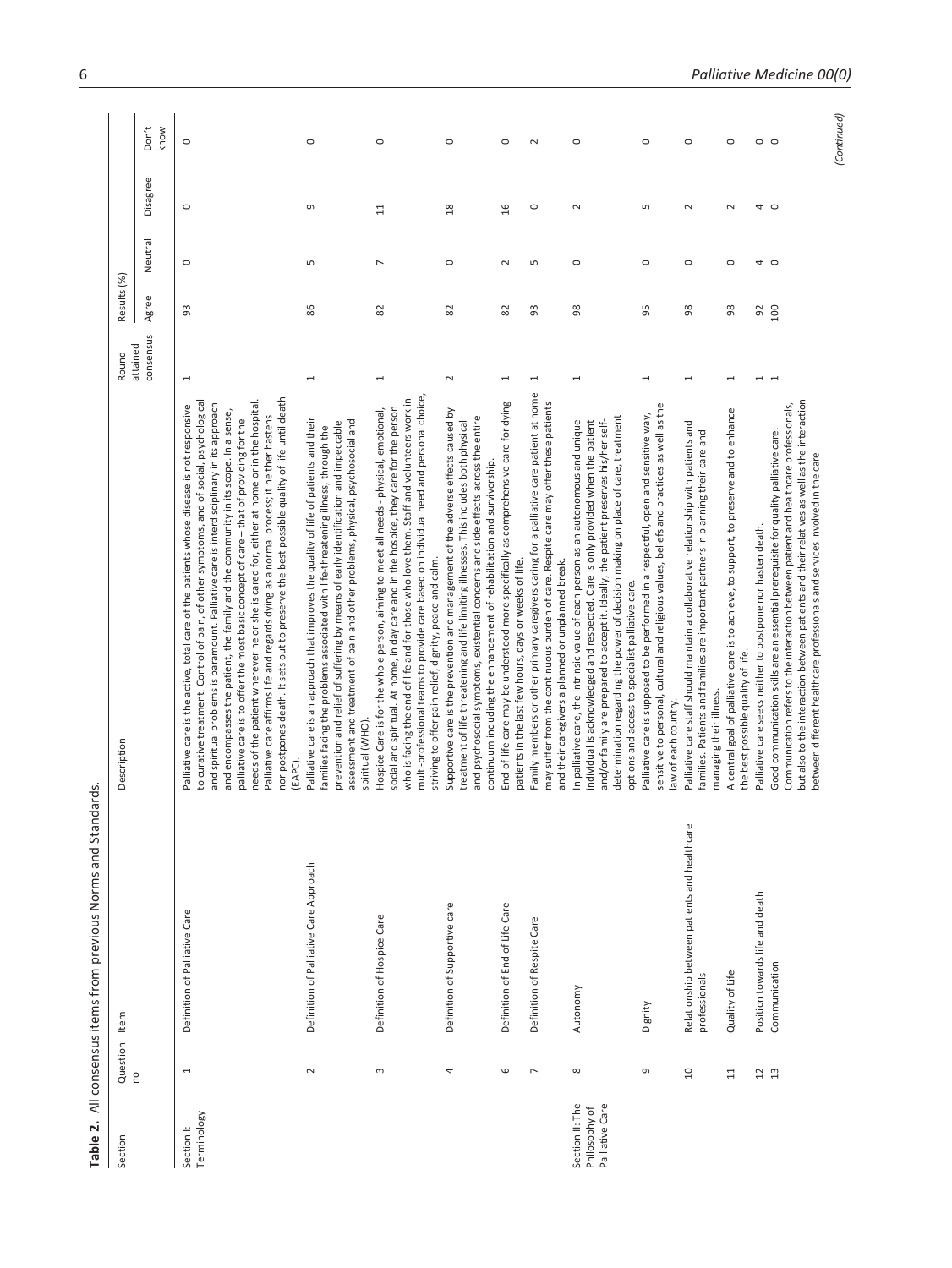| Table 2. (Continued)                         |                 |                                                                        |                                                                                                                                                                                                                                                                                                                                                                                                                                                                                                                                                                                                                                                                                                                                                                     |                       |             |                |                         |               |
|----------------------------------------------|-----------------|------------------------------------------------------------------------|---------------------------------------------------------------------------------------------------------------------------------------------------------------------------------------------------------------------------------------------------------------------------------------------------------------------------------------------------------------------------------------------------------------------------------------------------------------------------------------------------------------------------------------------------------------------------------------------------------------------------------------------------------------------------------------------------------------------------------------------------------------------|-----------------------|-------------|----------------|-------------------------|---------------|
| Section                                      | Question        | Item                                                                   | Description                                                                                                                                                                                                                                                                                                                                                                                                                                                                                                                                                                                                                                                                                                                                                         | Round                 | Results (%) |                |                         |               |
|                                              | $\overline{c}$  |                                                                        |                                                                                                                                                                                                                                                                                                                                                                                                                                                                                                                                                                                                                                                                                                                                                                     | consensus<br>attained | Agree       | Neutral        | Disagree                | Don't<br>know |
|                                              | $\overline{1}$  | Public education                                                       | that will leave future generations less afraid of the dying and bereavement that will<br>It is essential to build community capacity and to promote preventive healthcare<br>confront all of us.                                                                                                                                                                                                                                                                                                                                                                                                                                                                                                                                                                    | $\overline{ }$        | 88          | $\sqrt{2}$     | $\sqrt{2}$              | $\sim$        |
|                                              | 15              | Multiprofessional and interdisciplinary approach                       | collaboration between the different professions and disciplines in order to provide<br>interdisciplinary framework. Although the palliative care approach can be put into<br>practice by a single person from a distinct profession or discipline, the complexity<br>of specialist palliative care can only be met by continuous communication and<br>Palliative care is supposed to be provided within a multiprofessional and<br>physical, psychological, social and spiritual support.                                                                                                                                                                                                                                                                           | 1                     | 5           | $\circ$        | ш٦                      | $\circ$       |
|                                              | 16              | Grief and bereavement                                                  | ongoing for the patient and family throughout the illness trajectory, recognising issues<br>Grief and bereavement risk assessment is routine, developmentally appropriate and<br>of loss and grief in living with a life-threatening illness. Bereavement services and<br>follow-up support are made available to the family after the death of the patient.                                                                                                                                                                                                                                                                                                                                                                                                        | 1                     | 95          | $\circ$        | 5                       | $\circ$       |
| Palliative Care<br>Section III:<br>Levels of | $17$            | Levels of Palliative care                                              | provided: a palliative care approach for non-specialised settings and specialist palliative<br>Palliative care can be delivered on different levels. At least two levels should be<br>care.                                                                                                                                                                                                                                                                                                                                                                                                                                                                                                                                                                         | 1                     | 89          | Б              | 6                       | $\circ$       |
|                                              | $\frac{8}{18}$  | Palliative Care Approach                                               | communication with patient and family as well as with other healthcare professionals,<br>decision making and goal setting in accordance with the principles of palliative care.<br>pharmacological and non-pharmacological measures for symptom control, but also<br>The palliative care approach is a way to integrate palliative care methods and<br>procedures in settings not specialist in palliative care This includes not only                                                                                                                                                                                                                                                                                                                              | 1                     | 84          | $\overline{ }$ | N                       | $\sim$        |
|                                              | 20              | Definition of General Palliative Care                                  | generalist palliative care and specialist palliative care. A palliative care approach applies<br>palliative care knowledge, such as primary care clinicians, oncologists, and geriatricians,<br>The two-step ladder of care can be extended to three steps: a palliative care approach,<br>can apply the basic principles of good palliative care. Generalist palliative care applies<br>would be specialist palliative care clinicians, whose sole role is to care for palliative<br>to those with limited experience and knowledge in dealing with palliative care but<br>but do not provide palliative care as the sole purpose of their work. The third step<br>to those who are frequently involved with palliative care and have some specialist<br>patients. | $\sim$                | 52          | 5              | $\infty$                | $\circ$       |
|                                              | $\overline{21}$ | Specialist Palliative Care                                             | Specialist palliative care is provided by specialised services for patients with complex<br>professional team with an interdisciplinary mode of work. Team members must be<br>Specialist palliative care services require a team approach, combining a multi-<br>highly qualified and should have their main focus of work in palliative care.<br>problems not adequately covered by other treatment options.                                                                                                                                                                                                                                                                                                                                                       | 1                     | 88          | $\circ$        | $\sim$                  | $\circ$       |
|                                              | 24              | Centres of Excellence                                                  | Centres of excellence in palliative care should act as a focus for education, research and<br>dissemination, developing standards and new methods.                                                                                                                                                                                                                                                                                                                                                                                                                                                                                                                                                                                                                  | 1                     | 33          | Б              | $\sim$                  | $\circ$       |
|                                              | 25              | Population served: Available to all with life-<br>threatening diseases | Palliative care is not restricted to patients with predefined medical diagnoses but<br>should be available for all patients with life-threatening diseases.                                                                                                                                                                                                                                                                                                                                                                                                                                                                                                                                                                                                         | 1                     | 88          | $\circ$        | $\sim$                  | $\circ$       |
|                                              | 26              | Population served: Needs and Access                                    | cardiac, pulmonary or renal failure, may have the same palliative care needs as cancer<br>advanced cancer. Patients with other diseases, such as neurological diseases, or with<br>In all European countries, palliative care is predominately delivered to patients with<br>patients, but find it much harder to access palliative care                                                                                                                                                                                                                                                                                                                                                                                                                            | 1                     | 98          | $\circ$        | $\circ$                 | $\circ$       |
|                                              | 27              | Population served: National and European health<br>policy priority     | Providing access to high quality palliative care for non-cancer patients should be a<br>priority of national and European health policy development.                                                                                                                                                                                                                                                                                                                                                                                                                                                                                                                                                                                                                |                       | 55          | 5              | $\overline{\mathsf{C}}$ | $\circ$       |

*(Continued)*

 $(Continued)$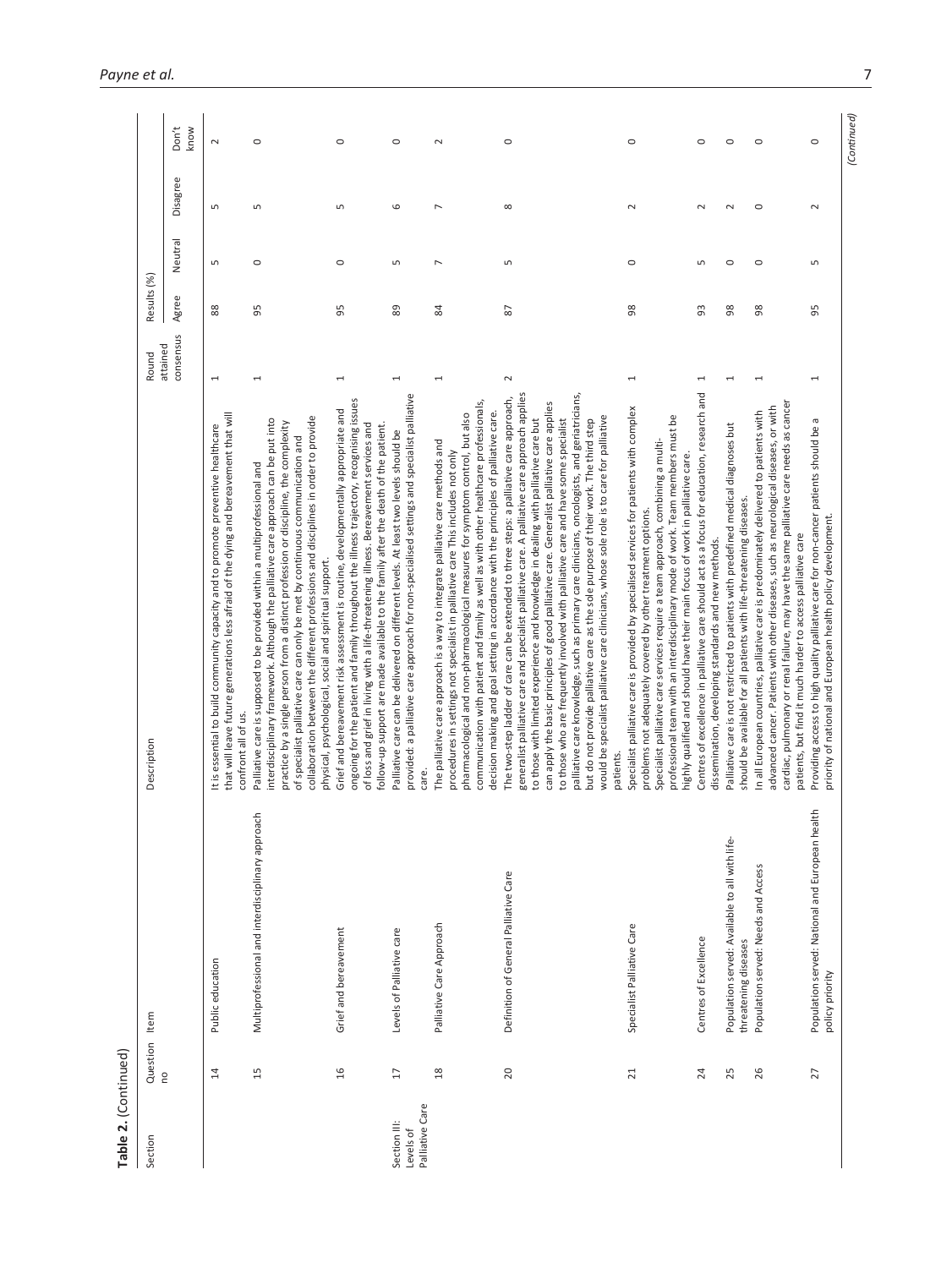| Don't<br>know<br>$\circ$<br>$\circ$<br>$\circ$<br>$\circ$<br>S<br>$\circ$<br>$\circ$<br>$\circ$<br>$\circ$<br>$\circ$<br>S<br>$\circ$<br>G<br>$\sim$<br>$\sim$<br>$\sim$<br>Disagree<br>$\circ$<br>S<br>Б<br>$\circ$<br>$\sim$<br>$\circ$<br>$\circ$<br>$\circ$<br>$\circ$<br>$\circ$<br>0<br>Б<br>LN<br>S<br>2<br>r<br>Neutral<br>$\circ$<br>$\circ$<br>$\circ$<br>$\circ$<br>G<br>$\overline{ }$<br>Б<br>$\sim$<br>$\sim$<br>$\sim$<br>L<br>Б<br>$\sim$<br>Б<br>Z<br>Б<br>Agree<br>86<br>96<br>89<br>95<br>8<br>83<br>86<br>93<br>88<br>100<br>100<br>100<br>95<br>51<br>100<br>$\overline{81}$<br>consensus<br>1<br>$\sim$<br>$\overline{\phantom{0}}$<br>1<br>1<br>$\overline{ }$<br>1<br>1<br>1<br>1<br>1<br>1<br>1<br>1<br>1<br>Specific paediatric palliative care services for inpatient treatment and home care should<br>be implemented. A full range of clinical and educational resources must be available for<br>living with a persistent or recurring condition that adversely affects daily functioning or<br>Services should be available to all patients, wherever and whenever they require them,<br>receive care, and for this to be an on-going conversation between health professionals,<br>Palliative treatment, care and support are provided at home, in nursing homes, in long<br>The preferred place of care and place of death should be acknowledged and discussed<br>regardless of whether or not the child receives treatment directed at the disease. The<br>population of patients of all ages and a broad range of diagnostic categories, who are<br>the child and family, in a format that is appropriate to age, cognitive and educational<br>The family home should remain the centre of caring whenever possible. Every family<br>Access to high-quality palliative care should not depend on the ability of patients or<br>Advance care planning enables patients to express their preferences and wishes for<br>with the patient and family, and measures taken to comply with these preferences,<br>It is important to elicit the preference of patients in regards to where they wish to<br>Palliative care for children represents a special, albeit closely related field to adult<br>The term life-threatening or life limiting illness here is assumed to encompass the<br>Patients may wish to be cared for in their own homes until the time of death, but<br>some patients might prefer to remain in a hospice or other institution until death.<br>should have access to multi-disciplinary, holistic paediatric palliative care team at<br>Equity of access to palliative care should be guaranteed in all European countries,<br>Palliative care is appropriate for all patients from the time of diagnosis with a life-<br>assuring provision of palliative care according to needs and regardless of cultural<br>Palliative care for children begins when the illness is diagnosed and continues<br>term care facilities, in hospital and in hospice, or in other settings, if required<br>care in the context of conversations and written documents<br>unit of care is the child and family (EAPC).<br>will predictably reduce life expectancy.<br>threatening or life limiting condition.<br>patients and family members.<br>ethnic or other background.<br>palliative care (WHO)<br>wherever possible.<br>without delay.<br>ability (EAPC).<br>carers to pay.<br>home.<br>≨<br>≨<br>≨<br>Non-specialist palliative care services. Ambulant<br>access<br>Children and adolescents: Begins at diagnosis with<br>Non-specialist palliative care services. General<br>ld to<br>ostic<br>palliative care services for inpatient and home<br>Access to services: High quality irrespective of<br>Children and adolescents: Closely related fie<br>Children and adolescents: Specific paediatric<br>Preferred place of care: Treatment, care and<br>Disease stage: Patients of all ages and diagno<br>Children and adolescents: Family home and<br>Preferred place of care: Acknowledged and<br>Disease stage: Appropriate for all with life<br>Access to services: Availability of services<br>to multi-disciplinary palliative care team<br>Non-specialist palliative care services.<br>threatening or life-limiting condition<br>discussed with patient and family<br>support provided in all settings<br>Community nursing services<br>unit of care child and family<br>Access to services: Equity<br>Advance Care Planning<br>Preferred place of care<br>adult palliative care<br>nursing services<br>ability to pay<br>practitioners<br>treatment<br>categories<br>33<br>34<br>39<br>29<br>$\overline{30}$<br>32<br>49<br>$\overline{31}$<br>42<br>45<br>46<br>48<br>50<br>$\sqrt{3}$<br>4<br>47<br>Palliative Care<br>Section IV:<br>Delivery | Section | Question<br><b>DU</b> | Item | Description | attained<br>Round | Results (%) |  |  |
|----------------------------------------------------------------------------------------------------------------------------------------------------------------------------------------------------------------------------------------------------------------------------------------------------------------------------------------------------------------------------------------------------------------------------------------------------------------------------------------------------------------------------------------------------------------------------------------------------------------------------------------------------------------------------------------------------------------------------------------------------------------------------------------------------------------------------------------------------------------------------------------------------------------------------------------------------------------------------------------------------------------------------------------------------------------------------------------------------------------------------------------------------------------------------------------------------------------------------------------------------------------------------------------------------------------------------------------------------------------------------------------------------------------------------------------------------------------------------------------------------------------------------------------------------------------------------------------------------------------------------------------------------------------------------------------------------------------------------------------------------------------------------------------------------------------------------------------------------------------------------------------------------------------------------------------------------------------------------------------------------------------------------------------------------------------------------------------------------------------------------------------------------------------------------------------------------------------------------------------------------------------------------------------------------------------------------------------------------------------------------------------------------------------------------------------------------------------------------------------------------------------------------------------------------------------------------------------------------------------------------------------------------------------------------------------------------------------------------------------------------------------------------------------------------------------------------------------------------------------------------------------------------------------------------------------------------------------------------------------------------------------------------------------------------------------------------------------------------------------------------------------------------------------------------------------------------------------------------------------------------------------------------------------------------------------------------------------------------------------------------------------------------------------------------------------------------------------------------------------------------------------------------------------------------------------------------------------------------------------------------------------------------------------------------------------------------------------------------------------------------------------------------------------------------------------------------------------------------------------------------------------------------------------------------------------------------------------------------------------------------------------------------------------------------------------------------------------------------------------------------------------------------------------------------------------------------------------------------------------------------------------------------------------------------------------------------------------------------------------------------------------------------------------------------------------------------------------------------------------------------------------------------------------------------------------------------------------------------------------------------------------------------------------------------------------------------------------------------------------------------------------------------------------------------------|---------|-----------------------|------|-------------|-------------------|-------------|--|--|
|                                                                                                                                                                                                                                                                                                                                                                                                                                                                                                                                                                                                                                                                                                                                                                                                                                                                                                                                                                                                                                                                                                                                                                                                                                                                                                                                                                                                                                                                                                                                                                                                                                                                                                                                                                                                                                                                                                                                                                                                                                                                                                                                                                                                                                                                                                                                                                                                                                                                                                                                                                                                                                                                                                                                                                                                                                                                                                                                                                                                                                                                                                                                                                                                                                                                                                                                                                                                                                                                                                                                                                                                                                                                                                                                                                                                                                                                                                                                                                                                                                                                                                                                                                                                                                                                                                                                                                                                                                                                                                                                                                                                                                                                                                                                                                                                          |         |                       |      |             |                   |             |  |  |
|                                                                                                                                                                                                                                                                                                                                                                                                                                                                                                                                                                                                                                                                                                                                                                                                                                                                                                                                                                                                                                                                                                                                                                                                                                                                                                                                                                                                                                                                                                                                                                                                                                                                                                                                                                                                                                                                                                                                                                                                                                                                                                                                                                                                                                                                                                                                                                                                                                                                                                                                                                                                                                                                                                                                                                                                                                                                                                                                                                                                                                                                                                                                                                                                                                                                                                                                                                                                                                                                                                                                                                                                                                                                                                                                                                                                                                                                                                                                                                                                                                                                                                                                                                                                                                                                                                                                                                                                                                                                                                                                                                                                                                                                                                                                                                                                          |         |                       |      |             |                   |             |  |  |
|                                                                                                                                                                                                                                                                                                                                                                                                                                                                                                                                                                                                                                                                                                                                                                                                                                                                                                                                                                                                                                                                                                                                                                                                                                                                                                                                                                                                                                                                                                                                                                                                                                                                                                                                                                                                                                                                                                                                                                                                                                                                                                                                                                                                                                                                                                                                                                                                                                                                                                                                                                                                                                                                                                                                                                                                                                                                                                                                                                                                                                                                                                                                                                                                                                                                                                                                                                                                                                                                                                                                                                                                                                                                                                                                                                                                                                                                                                                                                                                                                                                                                                                                                                                                                                                                                                                                                                                                                                                                                                                                                                                                                                                                                                                                                                                                          |         |                       |      |             |                   |             |  |  |
|                                                                                                                                                                                                                                                                                                                                                                                                                                                                                                                                                                                                                                                                                                                                                                                                                                                                                                                                                                                                                                                                                                                                                                                                                                                                                                                                                                                                                                                                                                                                                                                                                                                                                                                                                                                                                                                                                                                                                                                                                                                                                                                                                                                                                                                                                                                                                                                                                                                                                                                                                                                                                                                                                                                                                                                                                                                                                                                                                                                                                                                                                                                                                                                                                                                                                                                                                                                                                                                                                                                                                                                                                                                                                                                                                                                                                                                                                                                                                                                                                                                                                                                                                                                                                                                                                                                                                                                                                                                                                                                                                                                                                                                                                                                                                                                                          |         |                       |      |             |                   |             |  |  |
|                                                                                                                                                                                                                                                                                                                                                                                                                                                                                                                                                                                                                                                                                                                                                                                                                                                                                                                                                                                                                                                                                                                                                                                                                                                                                                                                                                                                                                                                                                                                                                                                                                                                                                                                                                                                                                                                                                                                                                                                                                                                                                                                                                                                                                                                                                                                                                                                                                                                                                                                                                                                                                                                                                                                                                                                                                                                                                                                                                                                                                                                                                                                                                                                                                                                                                                                                                                                                                                                                                                                                                                                                                                                                                                                                                                                                                                                                                                                                                                                                                                                                                                                                                                                                                                                                                                                                                                                                                                                                                                                                                                                                                                                                                                                                                                                          |         |                       |      |             |                   |             |  |  |
|                                                                                                                                                                                                                                                                                                                                                                                                                                                                                                                                                                                                                                                                                                                                                                                                                                                                                                                                                                                                                                                                                                                                                                                                                                                                                                                                                                                                                                                                                                                                                                                                                                                                                                                                                                                                                                                                                                                                                                                                                                                                                                                                                                                                                                                                                                                                                                                                                                                                                                                                                                                                                                                                                                                                                                                                                                                                                                                                                                                                                                                                                                                                                                                                                                                                                                                                                                                                                                                                                                                                                                                                                                                                                                                                                                                                                                                                                                                                                                                                                                                                                                                                                                                                                                                                                                                                                                                                                                                                                                                                                                                                                                                                                                                                                                                                          |         |                       |      |             |                   |             |  |  |
|                                                                                                                                                                                                                                                                                                                                                                                                                                                                                                                                                                                                                                                                                                                                                                                                                                                                                                                                                                                                                                                                                                                                                                                                                                                                                                                                                                                                                                                                                                                                                                                                                                                                                                                                                                                                                                                                                                                                                                                                                                                                                                                                                                                                                                                                                                                                                                                                                                                                                                                                                                                                                                                                                                                                                                                                                                                                                                                                                                                                                                                                                                                                                                                                                                                                                                                                                                                                                                                                                                                                                                                                                                                                                                                                                                                                                                                                                                                                                                                                                                                                                                                                                                                                                                                                                                                                                                                                                                                                                                                                                                                                                                                                                                                                                                                                          |         |                       |      |             |                   |             |  |  |
|                                                                                                                                                                                                                                                                                                                                                                                                                                                                                                                                                                                                                                                                                                                                                                                                                                                                                                                                                                                                                                                                                                                                                                                                                                                                                                                                                                                                                                                                                                                                                                                                                                                                                                                                                                                                                                                                                                                                                                                                                                                                                                                                                                                                                                                                                                                                                                                                                                                                                                                                                                                                                                                                                                                                                                                                                                                                                                                                                                                                                                                                                                                                                                                                                                                                                                                                                                                                                                                                                                                                                                                                                                                                                                                                                                                                                                                                                                                                                                                                                                                                                                                                                                                                                                                                                                                                                                                                                                                                                                                                                                                                                                                                                                                                                                                                          |         |                       |      |             |                   |             |  |  |
|                                                                                                                                                                                                                                                                                                                                                                                                                                                                                                                                                                                                                                                                                                                                                                                                                                                                                                                                                                                                                                                                                                                                                                                                                                                                                                                                                                                                                                                                                                                                                                                                                                                                                                                                                                                                                                                                                                                                                                                                                                                                                                                                                                                                                                                                                                                                                                                                                                                                                                                                                                                                                                                                                                                                                                                                                                                                                                                                                                                                                                                                                                                                                                                                                                                                                                                                                                                                                                                                                                                                                                                                                                                                                                                                                                                                                                                                                                                                                                                                                                                                                                                                                                                                                                                                                                                                                                                                                                                                                                                                                                                                                                                                                                                                                                                                          |         |                       |      |             |                   |             |  |  |
|                                                                                                                                                                                                                                                                                                                                                                                                                                                                                                                                                                                                                                                                                                                                                                                                                                                                                                                                                                                                                                                                                                                                                                                                                                                                                                                                                                                                                                                                                                                                                                                                                                                                                                                                                                                                                                                                                                                                                                                                                                                                                                                                                                                                                                                                                                                                                                                                                                                                                                                                                                                                                                                                                                                                                                                                                                                                                                                                                                                                                                                                                                                                                                                                                                                                                                                                                                                                                                                                                                                                                                                                                                                                                                                                                                                                                                                                                                                                                                                                                                                                                                                                                                                                                                                                                                                                                                                                                                                                                                                                                                                                                                                                                                                                                                                                          |         |                       |      |             |                   |             |  |  |
|                                                                                                                                                                                                                                                                                                                                                                                                                                                                                                                                                                                                                                                                                                                                                                                                                                                                                                                                                                                                                                                                                                                                                                                                                                                                                                                                                                                                                                                                                                                                                                                                                                                                                                                                                                                                                                                                                                                                                                                                                                                                                                                                                                                                                                                                                                                                                                                                                                                                                                                                                                                                                                                                                                                                                                                                                                                                                                                                                                                                                                                                                                                                                                                                                                                                                                                                                                                                                                                                                                                                                                                                                                                                                                                                                                                                                                                                                                                                                                                                                                                                                                                                                                                                                                                                                                                                                                                                                                                                                                                                                                                                                                                                                                                                                                                                          |         |                       |      |             |                   |             |  |  |
|                                                                                                                                                                                                                                                                                                                                                                                                                                                                                                                                                                                                                                                                                                                                                                                                                                                                                                                                                                                                                                                                                                                                                                                                                                                                                                                                                                                                                                                                                                                                                                                                                                                                                                                                                                                                                                                                                                                                                                                                                                                                                                                                                                                                                                                                                                                                                                                                                                                                                                                                                                                                                                                                                                                                                                                                                                                                                                                                                                                                                                                                                                                                                                                                                                                                                                                                                                                                                                                                                                                                                                                                                                                                                                                                                                                                                                                                                                                                                                                                                                                                                                                                                                                                                                                                                                                                                                                                                                                                                                                                                                                                                                                                                                                                                                                                          |         |                       |      |             |                   |             |  |  |
|                                                                                                                                                                                                                                                                                                                                                                                                                                                                                                                                                                                                                                                                                                                                                                                                                                                                                                                                                                                                                                                                                                                                                                                                                                                                                                                                                                                                                                                                                                                                                                                                                                                                                                                                                                                                                                                                                                                                                                                                                                                                                                                                                                                                                                                                                                                                                                                                                                                                                                                                                                                                                                                                                                                                                                                                                                                                                                                                                                                                                                                                                                                                                                                                                                                                                                                                                                                                                                                                                                                                                                                                                                                                                                                                                                                                                                                                                                                                                                                                                                                                                                                                                                                                                                                                                                                                                                                                                                                                                                                                                                                                                                                                                                                                                                                                          |         |                       |      |             |                   |             |  |  |
|                                                                                                                                                                                                                                                                                                                                                                                                                                                                                                                                                                                                                                                                                                                                                                                                                                                                                                                                                                                                                                                                                                                                                                                                                                                                                                                                                                                                                                                                                                                                                                                                                                                                                                                                                                                                                                                                                                                                                                                                                                                                                                                                                                                                                                                                                                                                                                                                                                                                                                                                                                                                                                                                                                                                                                                                                                                                                                                                                                                                                                                                                                                                                                                                                                                                                                                                                                                                                                                                                                                                                                                                                                                                                                                                                                                                                                                                                                                                                                                                                                                                                                                                                                                                                                                                                                                                                                                                                                                                                                                                                                                                                                                                                                                                                                                                          |         |                       |      |             |                   |             |  |  |
|                                                                                                                                                                                                                                                                                                                                                                                                                                                                                                                                                                                                                                                                                                                                                                                                                                                                                                                                                                                                                                                                                                                                                                                                                                                                                                                                                                                                                                                                                                                                                                                                                                                                                                                                                                                                                                                                                                                                                                                                                                                                                                                                                                                                                                                                                                                                                                                                                                                                                                                                                                                                                                                                                                                                                                                                                                                                                                                                                                                                                                                                                                                                                                                                                                                                                                                                                                                                                                                                                                                                                                                                                                                                                                                                                                                                                                                                                                                                                                                                                                                                                                                                                                                                                                                                                                                                                                                                                                                                                                                                                                                                                                                                                                                                                                                                          |         |                       |      |             |                   |             |  |  |
|                                                                                                                                                                                                                                                                                                                                                                                                                                                                                                                                                                                                                                                                                                                                                                                                                                                                                                                                                                                                                                                                                                                                                                                                                                                                                                                                                                                                                                                                                                                                                                                                                                                                                                                                                                                                                                                                                                                                                                                                                                                                                                                                                                                                                                                                                                                                                                                                                                                                                                                                                                                                                                                                                                                                                                                                                                                                                                                                                                                                                                                                                                                                                                                                                                                                                                                                                                                                                                                                                                                                                                                                                                                                                                                                                                                                                                                                                                                                                                                                                                                                                                                                                                                                                                                                                                                                                                                                                                                                                                                                                                                                                                                                                                                                                                                                          |         |                       |      |             |                   |             |  |  |
|                                                                                                                                                                                                                                                                                                                                                                                                                                                                                                                                                                                                                                                                                                                                                                                                                                                                                                                                                                                                                                                                                                                                                                                                                                                                                                                                                                                                                                                                                                                                                                                                                                                                                                                                                                                                                                                                                                                                                                                                                                                                                                                                                                                                                                                                                                                                                                                                                                                                                                                                                                                                                                                                                                                                                                                                                                                                                                                                                                                                                                                                                                                                                                                                                                                                                                                                                                                                                                                                                                                                                                                                                                                                                                                                                                                                                                                                                                                                                                                                                                                                                                                                                                                                                                                                                                                                                                                                                                                                                                                                                                                                                                                                                                                                                                                                          |         |                       |      |             |                   |             |  |  |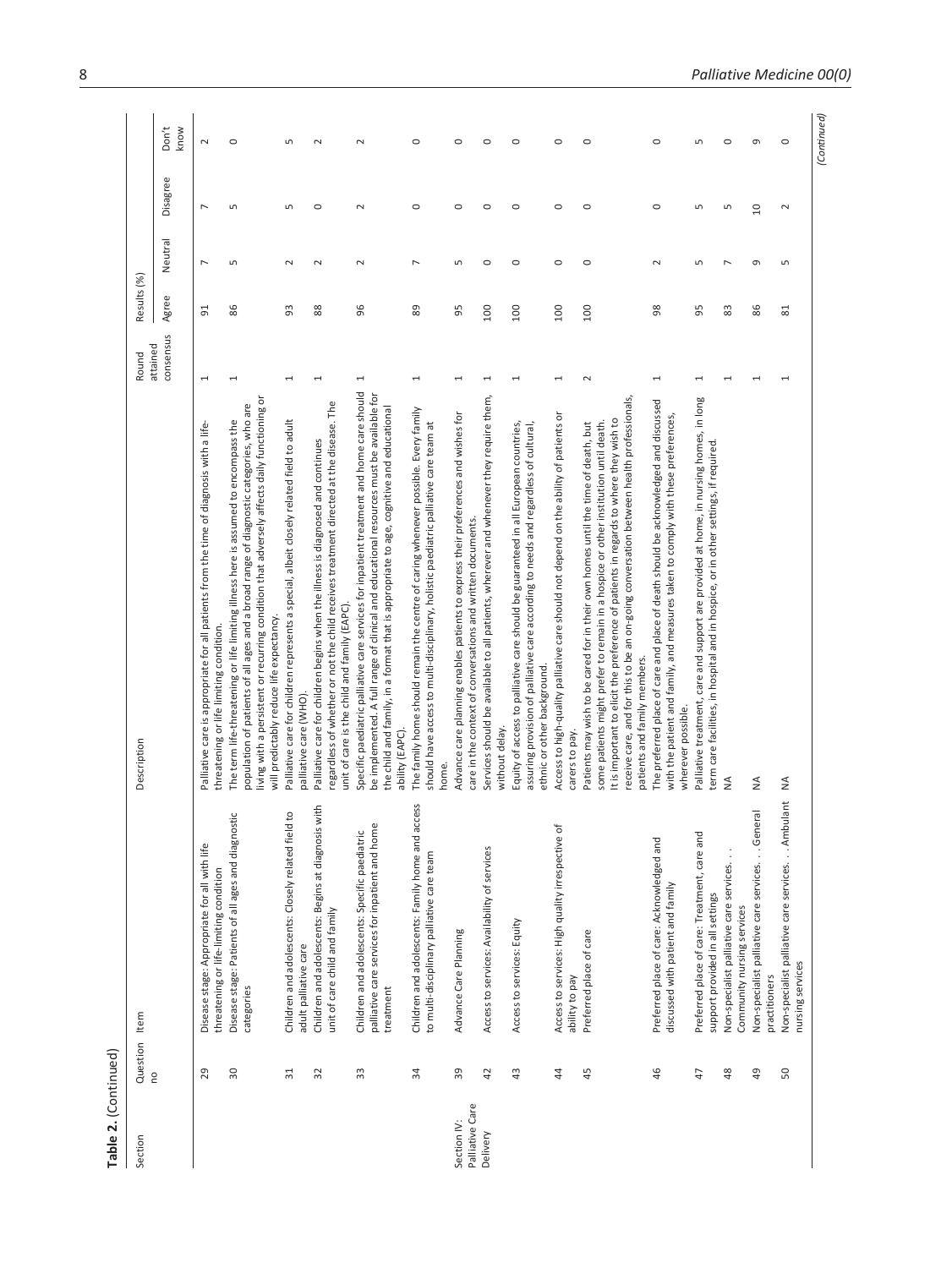| Table 2. (Continued) |           |                                                                                                                            |                                                                                                                                                                                                                                                                                                              |                       |             |                |                |               |
|----------------------|-----------|----------------------------------------------------------------------------------------------------------------------------|--------------------------------------------------------------------------------------------------------------------------------------------------------------------------------------------------------------------------------------------------------------------------------------------------------------|-----------------------|-------------|----------------|----------------|---------------|
| Section              | Question  | Item                                                                                                                       | Description                                                                                                                                                                                                                                                                                                  | Round                 | Results (%) |                |                |               |
|                      | <b>PO</b> |                                                                                                                            |                                                                                                                                                                                                                                                                                                              | consensus<br>attained | Agree       | Neutral        | Disagree       | Don't<br>know |
|                      | 51        | Non-specialist palliative care services. General<br>hospital units                                                         | ≨                                                                                                                                                                                                                                                                                                            | 1                     | 83          | 2              | $\overline{ }$ | $\sim$        |
|                      | 52        | ing<br>Non-specialist palliative care services. Nurs<br>homes                                                              | ≨                                                                                                                                                                                                                                                                                                            |                       | 77          | 14             | $\sim$         | $\circ$       |
|                      | 53        | Specialist palliative care services. Inpatient<br>palliative care unit                                                     | $\lessgtr$                                                                                                                                                                                                                                                                                                   |                       | 98          | $\circ$        | $\sim$         | S             |
|                      | 54        | Specialist palliative care services. Inpatient<br>hospices                                                                 | ≸                                                                                                                                                                                                                                                                                                            |                       | 51          | $\sim$         | $\sim$         | $\circ$       |
|                      | 55        | . Hospital<br>Specialist palliative care services.<br>palliative care support teams                                        | $\frac{1}{2}$                                                                                                                                                                                                                                                                                                |                       | 5           | $\mathbf 2$    | $\sim$         | $\circ$       |
|                      | 56        | $. .$ Home<br>Specialist palliative care services.<br>palliative care teams                                                | ₹                                                                                                                                                                                                                                                                                                            |                       | 8           | $\circ$        | $\sim$         | L             |
|                      | 57        | Specialist palliative care services. Community<br>hospice teams                                                            | $\frac{4}{2}$                                                                                                                                                                                                                                                                                                |                       | 82          | $\sigma$       | $\sim$         | S             |
|                      | 58        | Specialist palliative care services. Day hospices                                                                          | ₹                                                                                                                                                                                                                                                                                                            |                       |             | 10             | $\infty$       | 3             |
|                      | 60        | Specialist palliative care services. Palliative care<br>clinics                                                            | Defined as outpatient clinics dedicated to the management of palliative care patients                                                                                                                                                                                                                        | $\sim$                | 83<br>81    | $\infty$       | $\sqrt{2}$     | $\circ$       |
|                      | 61        | Access to specialist advice and support by non-<br>specialist services                                                     | services. Consequently, non-specialist professionals must have easy access to specialist<br>Now, as in the future, a major part of palliative care will be provided by non-specialist<br>consultation for advice and support.                                                                                | 1                     | 95          | $\circ$        | $\overline{ }$ | 2             |
|                      | 62        | Fast-tracking care pathways                                                                                                | Considering the reduced life expectancy of palliative care patients, fast-tracking care<br>pathways should be implemented in medical services, ensuring adequate priority for<br>these patients, to prevent disproportional burden from lost time.                                                           | $\overline{ }$        | 86          | S              | $\sim$         | $\circ$       |
|                      | යි        | Integrated system of services                                                                                              | services and support services, should be available to cover all care needs and treatment<br>A comprehensive integrated system of services, including inpatient services, home-care<br>options.                                                                                                               | 1                     | 56          | $\sim$         | $\circ$        | $\circ$       |
|                      | 3         | Graded system of palliative care services                                                                                  | their caregivers can be matched with the most suitable service. With such a system, the<br>In a graded system of palliative care services, the different needs of the patients and<br>right patients can be treated at the right time in the right place.                                                    | 1                     | 51          | G              | $\circ$        | $\circ$       |
|                      | 65        | Palliative Care Networks: Integrating a broad<br>spectrum of institutions and services                                     | effective coordination, will improve access to palliative care and increase quality as well<br>Regional networks integrating a broad spectrum of institutions and services, and<br>as continuity of care.                                                                                                    | 1                     | 98          | $\sim$         | $\circ$        | Б             |
|                      | 66        | Palliative Care Networks: At least one specialist<br>palliative care inpatient unit within each<br>healthcare service area | There should be at least one specialist palliative care inpatient unit within each<br>healthcare service area.                                                                                                                                                                                               | 1                     | 88          | $\overline{ }$ | $\overline{ }$ | $\sim$        |
|                      | 67        | are<br>Palliative Care Networks: Specialist palliative c<br>inpatient unit                                                 | the specialist palliative care service. Other community settings and locations are also<br>The specialist palliative care inpatient unit should be amongst the core elements of<br>important elements of the specialist palliative care service.                                                             | S                     | 67          | S              | ${}^{\circ}$   | $\circ$       |
|                      | 68        | Palliative Care Networks: Effective coordination                                                                           | worker) who can provide transfer of information and continuity of care across different<br>settings. An effective coordination of services will allow a higher proportion of people<br>Effective coordination is best achieved with a case manager (case coordinator, key<br>to die at home if they so wish. |                       | 77          | 14             | $\circ$        | S             |
|                      | 69        | Palliative Care Networks: Availability of<br>coordination services                                                         | To be effective, these coordination services must be available 24 hours a day, seven<br>days a week.                                                                                                                                                                                                         | 1                     | 86          | G              | $\circ$        | S             |

*(Continued)*

 $(Continued)$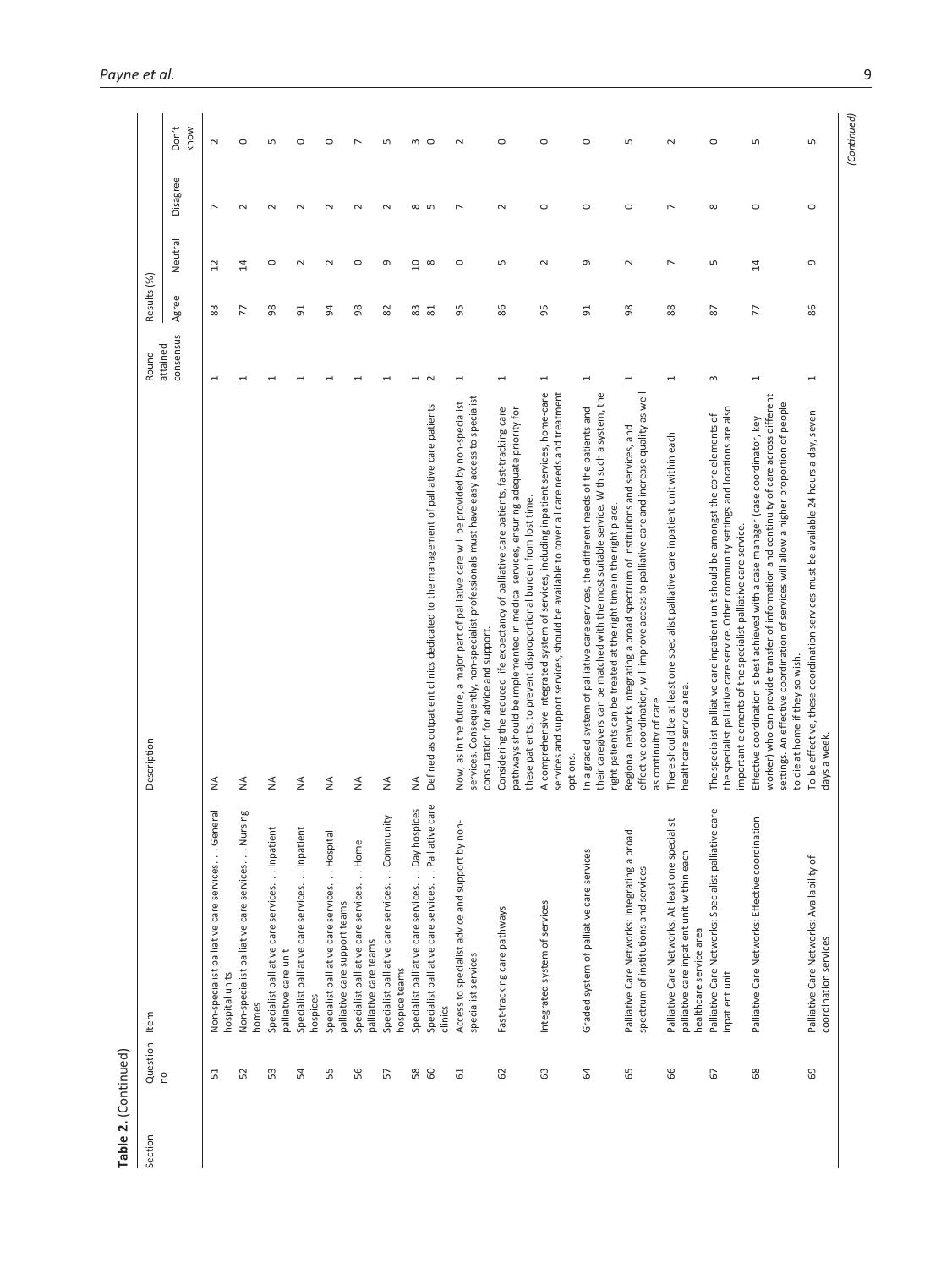| Section | Question<br>no | Item                                                                                                                                                                      | Description                                                                                                                                                                                                                                                                                                                     | attained<br>Round | Results (%)    |                 |          |                |
|---------|----------------|---------------------------------------------------------------------------------------------------------------------------------------------------------------------------|---------------------------------------------------------------------------------------------------------------------------------------------------------------------------------------------------------------------------------------------------------------------------------------------------------------------------------|-------------------|----------------|-----------------|----------|----------------|
|         |                |                                                                                                                                                                           |                                                                                                                                                                                                                                                                                                                                 | consensus         | Agree          | Neutral         | Disagree | Don't<br>know  |
|         | $\overline{2}$ | Palliative Care Networks: Coordination<br>management                                                                                                                      | various services within the network, or by a palliative care unit or an inpatient hospice.<br>coordination can be performed by an interdisciplinary expert group representing the<br>Coordination can be accomplished by a team or a person. Case management and                                                                | $\overline{ }$    | 88             | $\overline{ }$  | S        | S              |
|         | $\mathsf{r}$   | Palliative Care Network tasks.                                                                                                                                            | Consensual definitions of goals and quality standards                                                                                                                                                                                                                                                                           |                   | 85             |                 | 51       |                |
|         | $\overline{r}$ | Palliative Care Network tasks                                                                                                                                             | Uniform criteria for admission and discharge at all levels of care                                                                                                                                                                                                                                                              |                   | 78             |                 |          |                |
|         | 73             | Palliative Care Network tasks                                                                                                                                             | Use of common evaluation methods                                                                                                                                                                                                                                                                                                |                   | <b>83 S</b>    | n n u r r       | n o r o  | <b>5000000</b> |
|         | $\overline{7}$ | Palliative Care Network tasks                                                                                                                                             | Implementation of common therapeutic strategies based on available evidence                                                                                                                                                                                                                                                     |                   |                |                 |          |                |
|         | 75             | port<br>Staff in specialist palliative care services: sup<br>to implement a palliative care approach                                                                      | even by one individual (for example, a general practitioner working alone), if they have<br>Services that are not specialised in palliative care can use a palliative care approach<br>or deliver general palliative care, even when done by one professional category, or<br>access to support from an interdisciplinary team. |                   | 86             |                 |          |                |
|         | 76             | Staff in specialist palliative care services: Specialist<br>palliative care service requires multiprofessional<br>and interdisciplinary work style                        | Specialist palliative care service delivery requires a multiprofessional team with an<br>interdisciplinary work style.                                                                                                                                                                                                          | 1                 | 100            | $\circ$         | $\circ$  | $\circ$        |
|         | 77             | Necessity of professional groups for specialist<br>palliative care services. Physiotherapist                                                                              | ≨                                                                                                                                                                                                                                                                                                                               | ſ                 | 98             | $\sim$          | $\circ$  | $\sim$         |
|         | 54             | Necessity of professional groups for speciali<br>palliative care services. Social Worker                                                                                  | ≨                                                                                                                                                                                                                                                                                                                               |                   | 98             | $\circ$         | $\circ$  | $\circ$        |
|         | 80             | palliative care services. Professionals skilled in<br>Necessity of professional groups for specialist<br>psychosocial support                                             | ≨                                                                                                                                                                                                                                                                                                                               |                   | 100            | $\circ$         | $\sim$   | $\circ$        |
|         | 81             | palliative care services. Professionals skilled in<br>Necessity of professional groups for specialist<br>bereavement support                                              | ₹                                                                                                                                                                                                                                                                                                                               |                   | 94             | $\sim$          | Б        | $\circ$        |
|         | 82             | palliative care services. Coordinator for spiritual<br>Necessity of professional groups for specialist<br>care                                                            | ≨                                                                                                                                                                                                                                                                                                                               |                   | 54             | 16              | 2        | $\circ$        |
|         | 84             | Necessity of professional groups for specialist<br>palliative care services. Dietician                                                                                    | ≨                                                                                                                                                                                                                                                                                                                               | 1                 | 54             | $\overline{1}$  | $\sim$   | $\sim$         |
|         | 85             | Necessity of professional groups for specialis<br>palliative care services. Pharmacist                                                                                    | ≨                                                                                                                                                                                                                                                                                                                               |                   | 28             | G               | $\circ$  | $\circ$        |
|         | 2              | Necessity of professional groups for specialis<br>palliative care services. Coordinator for<br>voluntary workers                                                          | ₹                                                                                                                                                                                                                                                                                                                               | $\overline{ }$    | 54             | $\overline{21}$ | $\circ$  | $\circ$        |
|         | 89             | palliative care service. Wound Management<br>Necessity of professional groups for specialist<br>Specialist                                                                | ≨                                                                                                                                                                                                                                                                                                                               | 3                 | 76             | $^{28}$         | 6        | $\circ$        |
|         | 51             | Necessity of professional groups for specialist<br>palliative care services. Chaplain                                                                                     | ≨                                                                                                                                                                                                                                                                                                                               |                   | 5 <sup>1</sup> | G               | $\sim$   | $\circ$        |
|         | 3              | đ<br>office workers, administration secretaries and<br>Necessity of professional groups for specialist<br>palliative care services. Adequate number<br>general assistants | $\frac{4}{2}$                                                                                                                                                                                                                                                                                                                   |                   | 93             | S               | S        | $\circ$        |
|         | 54             | $\mathbb Q$<br>Staff in specialist palliative care services: Cor<br>palliative care team                                                                                  | physiotherapists if possible. Other professionals can be members of the core team, but<br>The core palliative care team should consist of nurses and physicians with special<br>training as a minimum, supplemented by psychologists, social worker and<br>more frequently will work in liaison.                                | $\overline{ }$    | 88             | $\sim$          | $\circ$  | $\overline{ }$ |
|         |                |                                                                                                                                                                           |                                                                                                                                                                                                                                                                                                                                 |                   |                |                 |          | Continued      |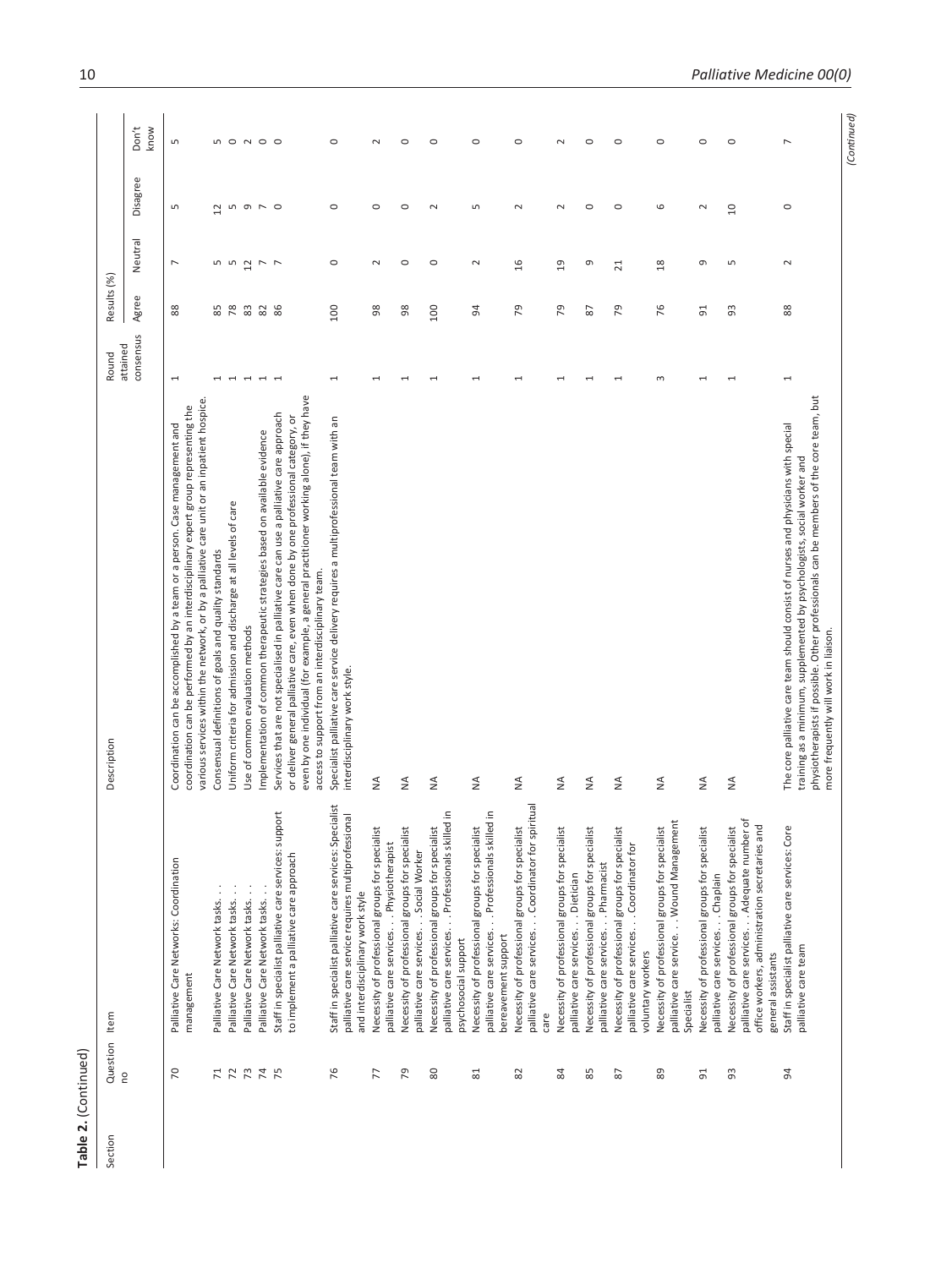| Table 2. (Continued)                      |                       |                                                                                          |                                                                                                                                                                                                                                                                                                                                                                                                                                                                                                                                                              |                   |             |                 |                |               |
|-------------------------------------------|-----------------------|------------------------------------------------------------------------------------------|--------------------------------------------------------------------------------------------------------------------------------------------------------------------------------------------------------------------------------------------------------------------------------------------------------------------------------------------------------------------------------------------------------------------------------------------------------------------------------------------------------------------------------------------------------------|-------------------|-------------|-----------------|----------------|---------------|
| Section                                   | Question<br><b>PO</b> | Item                                                                                     | Description                                                                                                                                                                                                                                                                                                                                                                                                                                                                                                                                                  | attained<br>Round | Results (%) |                 |                |               |
|                                           |                       |                                                                                          |                                                                                                                                                                                                                                                                                                                                                                                                                                                                                                                                                              | consensus         | Agree       | Neutral         | Disagree       | Don't<br>know |
|                                           | 95                    | diatric<br>Staff in specialist palliative care services: Pae<br>palliative care services | staff. This applies especially for the paediatric palliative care nursing service. Palliative<br>Children need specialised services which are to be provided by paediatrically skilled<br>home care for the support of children and their families should be available.                                                                                                                                                                                                                                                                                      | 1                 | 51          | $\sim$          | $\circ$        | $\circ$       |
|                                           | 96                    | đ<br>Staff in specialist palliative care services: Role<br>volunteers                    | Specialist palliative care services should include volunteers or collaborate with<br>volunteer services.                                                                                                                                                                                                                                                                                                                                                                                                                                                     | 1                 | 93          | ↖               | $\sqrt{2}$     | $\circ$       |
| Palliative Care<br>Section V:<br>Services | 57                    | Definition and purpose of palliative care units                                          | ≅.<br>department specialised in the treatment and care of palliative care patients. It usually<br>Б<br>Palliative care units (PCU) provide specialist inpatient care. A palliative care unit is<br>a ward within or adjacent to a hospital but can also exist as a stand-alone service.                                                                                                                                                                                                                                                                      | 1                 | 3           | $\sim$          | L              | Б             |
|                                           | 98                    | Definition and purpose of palliative care units II                                       | PCU can also be freestanding institutions, providing end-of-life care for patients where<br>In some countries palliative care units will be regular units in hospitals, providing crisis<br>intervention for patients with complex symptoms and problems, in other countries<br>home care is no longer possible.                                                                                                                                                                                                                                             | $\overline{ }$    | 76          | $\overline{12}$ | S              | $\circ$       |
|                                           | 99                    | Definition and purpose of palliative care units III                                      | patients and carers psychological and social support in a way that allows for discharge<br>discomfort and, if possible, to stabilize the functional status of the patient and offer<br>The aim of palliative care units is the alleviation of disease- and therapy-related<br>or transfer to another care setting.                                                                                                                                                                                                                                           | 1                 | 8           | Б               | S              | $\sim$        |
|                                           | 100                   | Demand of Palliative Care Units                                                          | this would correspond to 8-10 PCUs per million inhabitants. However, this also must<br>and hospice beds per 1.000.000 inhabitants. Using a 8-12 bed PCU as an example,<br>An aspirational norm and standard is that there should be 80-100 palliative care<br>consider local demand and institutional structure.                                                                                                                                                                                                                                             | $\infty$          | 86          | 3               | ${}^{\circ}$   | $\infty$      |
|                                           | 101                   | Requirements of palliative care units                                                    | PCUs require a highly qualified, multidisciplinary team. Staff members in palliative care<br>and nurses. The extended team comprises relevant associated professionals, such as<br>units are supposed to have specialist training. The core team consists of physicians<br>psychologists, physiotherapists, social workers or chaplains.                                                                                                                                                                                                                     | $\overline{ }$    | 93          | $\circ$         | $\overline{ }$ | $\circ$       |
|                                           | 102                   | Requirements of palliative care units II                                                 | There should be regular multidisciplinary team meetings (minimum weekly) to review<br>palliative care patient's referrals and care plans.                                                                                                                                                                                                                                                                                                                                                                                                                    | 1                 | 3           | $\circ$         | m              | $\infty$      |
|                                           | 103                   | Palliative Care Unit Requirements III                                                    | per bed. PCUs require physicians and nurses with special training, with 1 physicians per<br>should encompass a shift ratio of at least one nurse per bed, and preferably 1.2 nurses<br>5-7 beds. In a setting where children are being cared for, there should be at least one<br>PCUs require a dedicated core team of nurses and physicians. Qualified nursing staff<br>nurse on each shift with a special paediatric qualification.                                                                                                                       | $\sim$            | 81          | $\infty$        | $\overline{ }$ | $\circ$       |
|                                           | 104                   | Requirements of palliative care units III                                                | Palliative care units should offer a homelike atmosphere with quiet and private areas.<br>equipped with single or double patient rooms, facilities for relatives to stay overnight<br>They should be separate areas with a capacity of 8-15 beds. The units should be<br>and rooms for social activities, such as kitchens or living rooms.                                                                                                                                                                                                                  | $\overline{ }$    | 93          | $\sim$          | å              | Б             |
|                                           | 105                   | Definition and purpose of inpatient hospice                                              | An inpatient hospice admits patients with palliative care and end of life care needs<br>when treatment in a hospital is not necessary or desired, and care at home or in a<br>nursing home is not possible.                                                                                                                                                                                                                                                                                                                                                  | 1                 | 77          | ${}^{\circ}$    | 3              | $\sim$        |
|                                           | 106                   | Inpatient Hospice Requirements                                                           | patient's physical, psychosocial and spiritual needs. This should be supported by a team<br>one, preferably 1.2 nurses per bed. A physician specialised in palliative care should<br>An inpatient hospice requires a multiprofessional team that cares for patients and<br>be available 24 hours a day and be accessible within 30 minutes. There should be<br>their relatives using a holistic approach. Nursing staff should encompass at least<br>dedicated input from healthcare professionals that can provide support for the<br>of voluntary workers. | $\sim$            | 81          | 13              | ${}^{\circ}$   | S             |
|                                           | 107                   | Requirements of inpatient hospice II                                                     | disabilities, single or double patient rooms and a capacity of at least eight beds. The<br>An inpatient hospice requires a homelike atmosphere with access for people with<br>hospice should be equipped with rooms for social and therapeutic activities.                                                                                                                                                                                                                                                                                                   | 1                 | 82          | Б               | $\circ$        | $\circ$       |

*(Continued)*

(Continued)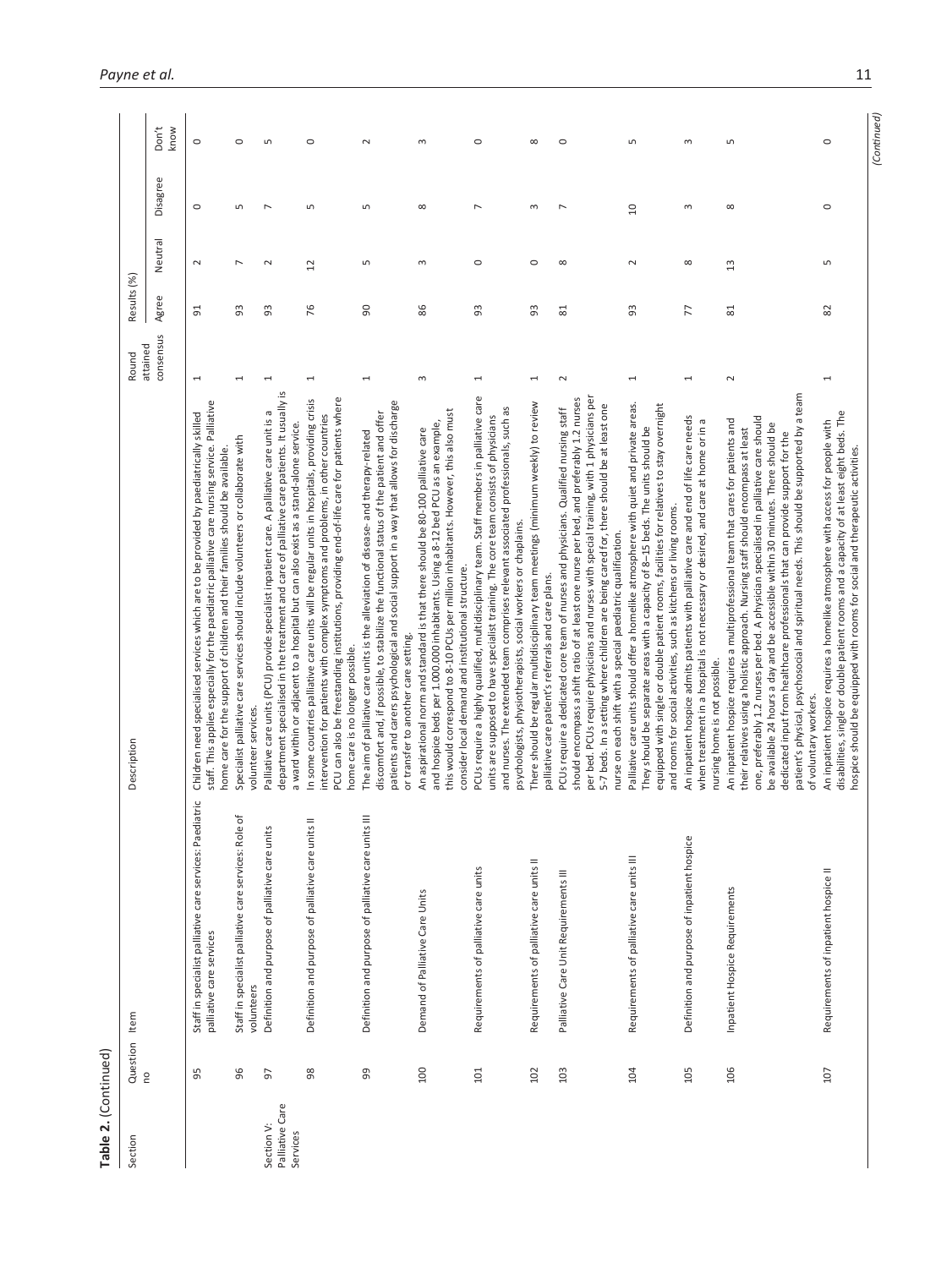| ֚֚֚֚֚֚֚֚֚֚֚֚֚֚֚֡֝ |
|-------------------|
| t                 |
|                   |

| Section | Question<br><b>PO</b> | Item                                                                   | Description                                                                                                                                                                                                                                                                                                                                                                                                         | attained<br>Round        | Results (%) |                 |                |               |
|---------|-----------------------|------------------------------------------------------------------------|---------------------------------------------------------------------------------------------------------------------------------------------------------------------------------------------------------------------------------------------------------------------------------------------------------------------------------------------------------------------------------------------------------------------|--------------------------|-------------|-----------------|----------------|---------------|
|         |                       |                                                                        |                                                                                                                                                                                                                                                                                                                                                                                                                     | consensus                | Agree       | Neutral         | Disagree       | Don't<br>know |
|         | 108                   | Definition and purpose of hospital palliative care<br>support team     | environment. They offer formal and informal education and liaise with other services in<br>support to other clinical staff, patients and their families and carers in the hospital<br>Hospital palliative care support teams provide specialist palliative care advice and<br>and out of the hospital                                                                                                               | $\overline{ }$           | 8           | $\sim$          | $\circ$        | $\circ$       |
|         | 109                   | Definition and purpose of hospital palliative care<br>support team II  | One central aim of a hospital palliative care support team is the assessment of palliative<br>care needs and alleviation of symptoms of patients on different hospital wards. Also<br>the team offers mentoring of the attending staff and support to patients and their<br>relatives. Furthermore, expertise in palliative medicine and palliative care shall be<br>made available in the respective environments. | 1                        | 5           | S               | 3              | $\infty$      |
|         | 110                   | Definition and purpose of hospital palliative care<br>support team III | The aims of a hospital palliative care support team are the improvement of palliative<br>care and to foster discharge from an acute hospital unit and the facilitation of the<br>transfer between inpatient and outpatient care.                                                                                                                                                                                    | 1                        | 51          | S               | $\circ$        | $\circ$       |
|         | 111                   | Demand of hospital palliative care support team                        | A hospital palliative care support team should be affiliated to every PCU and should be<br>available for every general hospital in case of need.                                                                                                                                                                                                                                                                    | 1                        | 92          | ${}^{\circ}$    | $\sim$         | $\sqrt{2}$    |
|         | 112                   | Demand of hospital palliative care support team II                     | There should be at least one team available for a hospital with 250 beds.                                                                                                                                                                                                                                                                                                                                           | $\mathbf{\mathbf{d}}$    | 86          | $\overline{ }$  | 5              | $\circ$       |
|         | 113                   | Requirements of hospital palliative care support<br>team               | A hospital palliative care support team is composed of a multiprofessional team with at<br>east one nurse and one physician with specialist palliative care training                                                                                                                                                                                                                                                | $\overline{ }$           | 92          | $\mathsf{S}$    | $\sim$         | $\circ$       |
|         | 114                   | Requirements of hospital palliative care support<br>team II            | A hospital palliative care support team should have a room for staff meetings and<br>administrative support at its disposal.                                                                                                                                                                                                                                                                                        | 1                        | 59          | 3               | 0              | $\sim$        |
|         | 115                   | Definition and purpose of home palliative care<br>team                 | Home palliative care teams provide specialised palliative care to patients who need it at<br>home and support to their families and carers at the patient's home. They also provide<br>specialist advice to general practitioners, family physicians and nurses caring for the<br>patient at home.                                                                                                                  | 1                        | 56          | 3               | 3              | 3             |
|         | 116                   | Definition and purpose of home palliative care<br>team II              | The home palliative care team also assists the transfer between hospital and home<br>care.                                                                                                                                                                                                                                                                                                                          | 1                        | 51          | 3               | $\circ$        | $\Xi$         |
|         | 117                   | Demand of home palliative care team                                    | There should be one home palliative care team available for 100,000 inhabitants. The<br>team should be accessible 24 hours a day.                                                                                                                                                                                                                                                                                   | 1                        | 84          | S               | $\overline{a}$ | $\sim$        |
|         | 118                   | Requirements of home palliative care team                              | The core team of a Home Palliative Care Team consists of $4$ – 5 whole time equivalent<br>professionals and comprises nurses and physicians with specialist training, a social<br>worker and administrative staff.                                                                                                                                                                                                  | $\overline{\phantom{0}}$ | 78          | $\overline{a}$  | $\circ$        | $\circ$       |
|         | 119                   | Requirements of home palliative care team II                           | so that the full range of multiprofessional teamwork can be realised in the home-care<br>The home palliative care team works in close collaboration with other professionals<br>setting.                                                                                                                                                                                                                            | $\mathbf -$              | 56          | S               | 3              | $\circ$       |
|         | 120                   | Requirements of home palliative care team III                          | such as specialised nursing services and general practitioners with specialist training,<br>Palliative care at home requires close collaboration of other professional services,<br>including (but not restricted to) regular meetings at the patient's bedside                                                                                                                                                     | $\overline{ }$           | 95          | $\sim$          | $\sim$         | $\circ$       |
|         | 121                   | Requirements of home palliative care team IV                           | The home palliative care team requires a working room at its disposition for nurses,<br>physicians and social workers, as well as a meeting room and a depot for medical<br>equipment and supplies.                                                                                                                                                                                                                 | $\overline{ }$           | 92          | S               | $\circ$        | 15            |
|         | 122                   | Definition and purpose of Hospital at home<br>(Hospice@Home)           | The hospital at home provides intensive palliative care for the patient at home.                                                                                                                                                                                                                                                                                                                                    | $\overline{ }$           | 54          | $\Omega$        | S              | $\sim$        |
|         | 123                   | Definition and purpose of volunteer hospice team                       | A volunteer hospice team offers support and befriending to palliative care patients and<br>their families in times of disease, pain, grief and bereavement.                                                                                                                                                                                                                                                         | 1                        | 80          | $\infty$        | $\circ$        | $\Omega$      |
|         | 124                   | Definition and purpose of volunteer hospice team II                    | The volunteer hospice team is part of a comprehensive support network and<br>collaborates closely with other professional services in palliative care                                                                                                                                                                                                                                                               |                          | 80          | $\overline{10}$ | $\sim$         | $\Xi$         |
|         |                       |                                                                        |                                                                                                                                                                                                                                                                                                                                                                                                                     |                          |             |                 |                | Continued)    |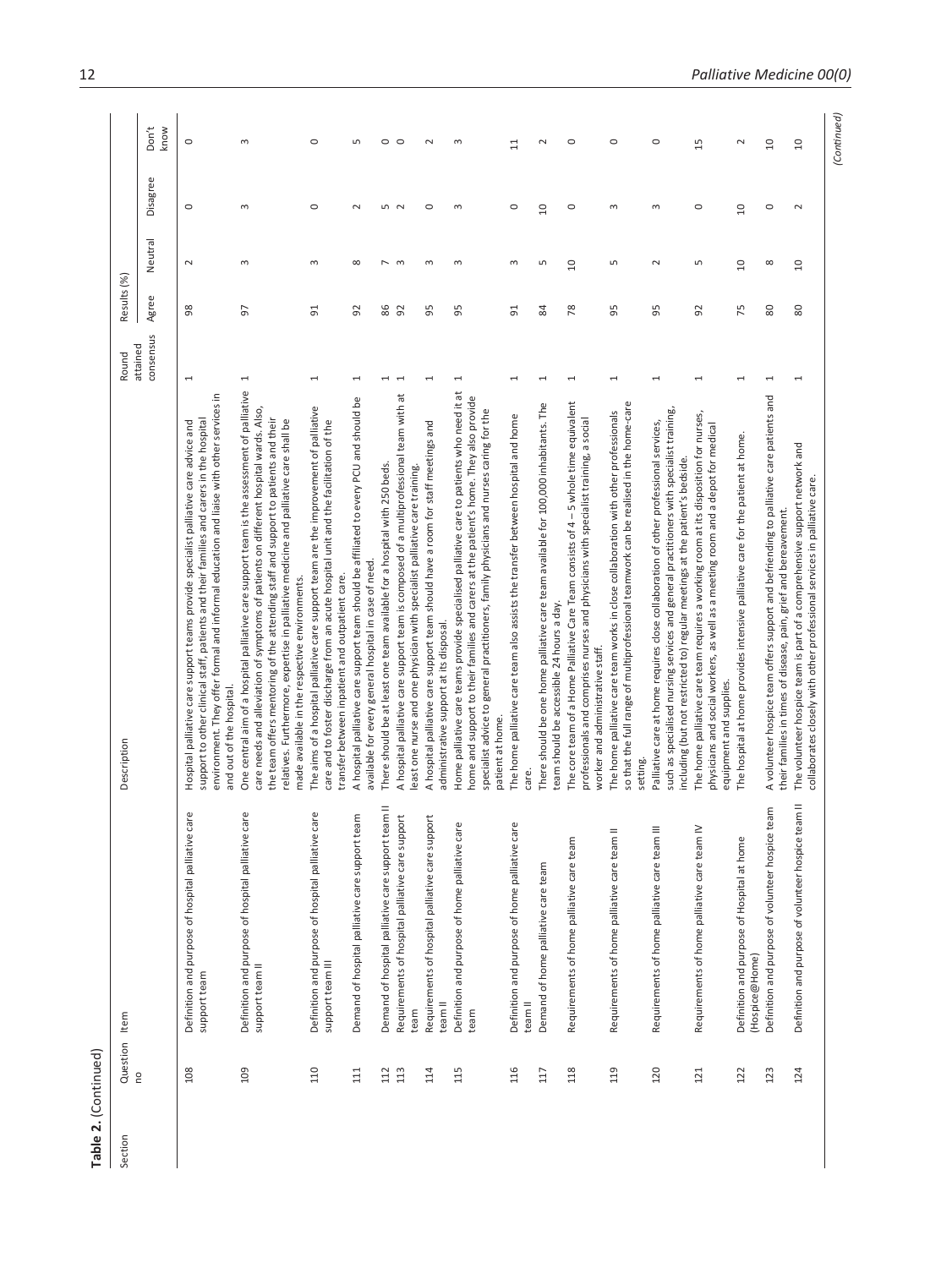| Section | Question   | Item                                                          | Description                                                                                                                                                                                                                                                                                                                                                                   | Round                 | Results (%) |                          |            |                |
|---------|------------|---------------------------------------------------------------|-------------------------------------------------------------------------------------------------------------------------------------------------------------------------------------------------------------------------------------------------------------------------------------------------------------------------------------------------------------------------------|-----------------------|-------------|--------------------------|------------|----------------|
|         | $\epsilon$ |                                                               |                                                                                                                                                                                                                                                                                                                                                                               | consensus<br>attained | Agree       | Neutral                  | Disagree   | Don't<br>know  |
|         | 126        | Requirements of volunteer hospice team                        | The volunteer hospice team comprises specially trained voluntary hospice workers with<br>at least one professional co-ordinator                                                                                                                                                                                                                                               | 1                     | 89          | $\infty$                 | $\sqrt{2}$ | ${}^{\circ}$   |
|         | 127        | Requirements of Volunteer Hospice Team II                     | nstitutional reasons. As a result, we propose that a volunteer hospice team providing<br>direct support should consist of at least 10 to 12 volunteer hospice workers and one<br>Rates of volunteering vary significantly across Europe due to cultural, financial, and<br>dedicated professional (or volunteer) co-ordinator.                                                | S                     | 86          | $\infty$                 | $\circ$    | 6              |
|         | 128        | Requirements of volunteer hospice team IV                     | The co-ordinator should have expertise in the social- and/or health sector with<br>additional specialist training in palliative care.                                                                                                                                                                                                                                         | 1                     | 82          | 5                        | 2          | Б              |
|         | 129        | Requirements of volunteer hospice team III                    | The voluntary workers should have participated in an accredited instruction course and<br>take part in regular supervision and self-reflection, as well as continuing education.                                                                                                                                                                                              | 1                     | 88          | S                        | $\infty$   | $\Omega$       |
|         | 130        | Definition and purpose of Day hospice                         | ŏ<br>the community especially designed to promote recreational and therapeutic activities<br>Day hospice or day care centre are spaces in hospitals, hospices, palliative care units<br>among palliative care patients.                                                                                                                                                       | 1                     | 85          | $\sim$                   | $\circ$    | ${}^{\circ}$   |
|         | 131        | Definition and purpose of Day hospice II                      | Central aims are social interaction and therapeutic care, to avoid social isolation as well<br>as to relieve the burden of care on relatives and caregivers.                                                                                                                                                                                                                  | $\overline{ }$        | 85          | $\overline{\phantom{0}}$ | $\circ$    | $\overline{ }$ |
|         | 132        | Demand of Day Hospice                                         | management/treatment. There should be a day hospice available for 100,000 - 150,000<br>A day hospice is defined as a palliative care centre providing specific medical<br>inhabitants.                                                                                                                                                                                        | S                     | 81          | $\infty$                 | S          | ${}^{\circ}$   |
|         | 133        | Requirements of Day care centre                               | A day care centre is staffed by a multiprofessional team supplemented by voluntary<br>workers                                                                                                                                                                                                                                                                                 | $\overline{ }$        | 88          | S                        | $\sim$     | S              |
|         | 134        | Requirements of Day Care Centre II                            | professional who capable of assessing patients and seeking further medical assistance<br>A day care centre is defined as a centre specialising in more holistic and psychosocial<br>palliative care. It is recommended that there are two health or social care workers<br>present during opening hours, with at least one being a specialist palliative care<br>if required. | 3                     | 86          | $\infty$                 | $\infty$   | 3              |
|         | 135        | Requirements of Day care centre III                           | other professionals, such as physiotherapists, social workers or spiritual care workers,<br>A qualified physician should be directly accessible in case of need. Ready access to<br>should be obtained.                                                                                                                                                                       | 1                     | 8           | $\infty$                 | 2.5        | 7.5            |
|         | 136        | Requirements of Day care centre IV                            | bathroom, a kitchen and a recreation room. All rooms should have access for people<br>A day care centre is supposed to have patient rooms, a therapy room, staff rooms, a<br>with disabilities.                                                                                                                                                                               | 1                     | 82.5        | 7.5                      | $\circ$    | $\Omega$       |
|         | 137        | Requirements of Day Care Centre V                             | palliative care. A day care centre is a unit with a minimum of 4 places. A day care centre<br>may be associated or located within an inpatient hospice, palliative care unit or other<br>A day care centre is defined as a centre specialising in more holistic and psychosocial<br>care facility.                                                                            | S                     | 84          | ${}^{\circ}$             | S          | S              |
|         | 138        | Definition and purpose of palliative outpatient<br>clinic     | Palliative outpatient clinics are an important component of a community palliative care<br>programme.                                                                                                                                                                                                                                                                         | 1                     | 83          | $\overline{ }$           | 5.5        | 5.5            |
|         | 139        | Definition and purpose of palliative outpatient<br>clinics II | hospices or specific community services. This aims to provide continuity and support to<br>Usually outpatient clinics are affiliated to specialist PCUs (in hospitals), inpatient<br>those whose performance status is deteriorating.                                                                                                                                         | $\sim$                | 76          | 13                       | $\sim$     | $\mathfrak{u}$ |
|         | 140        | Definition and purpose of palliative outpatient<br>clinic III | consult with inpatient services, home palliative care team or the primary care team.<br>Palliative outpatient clinics should be integrated in regional networks, in order to                                                                                                                                                                                                  | 1                     | 78          | $\infty$                 | $\sim$     | 2              |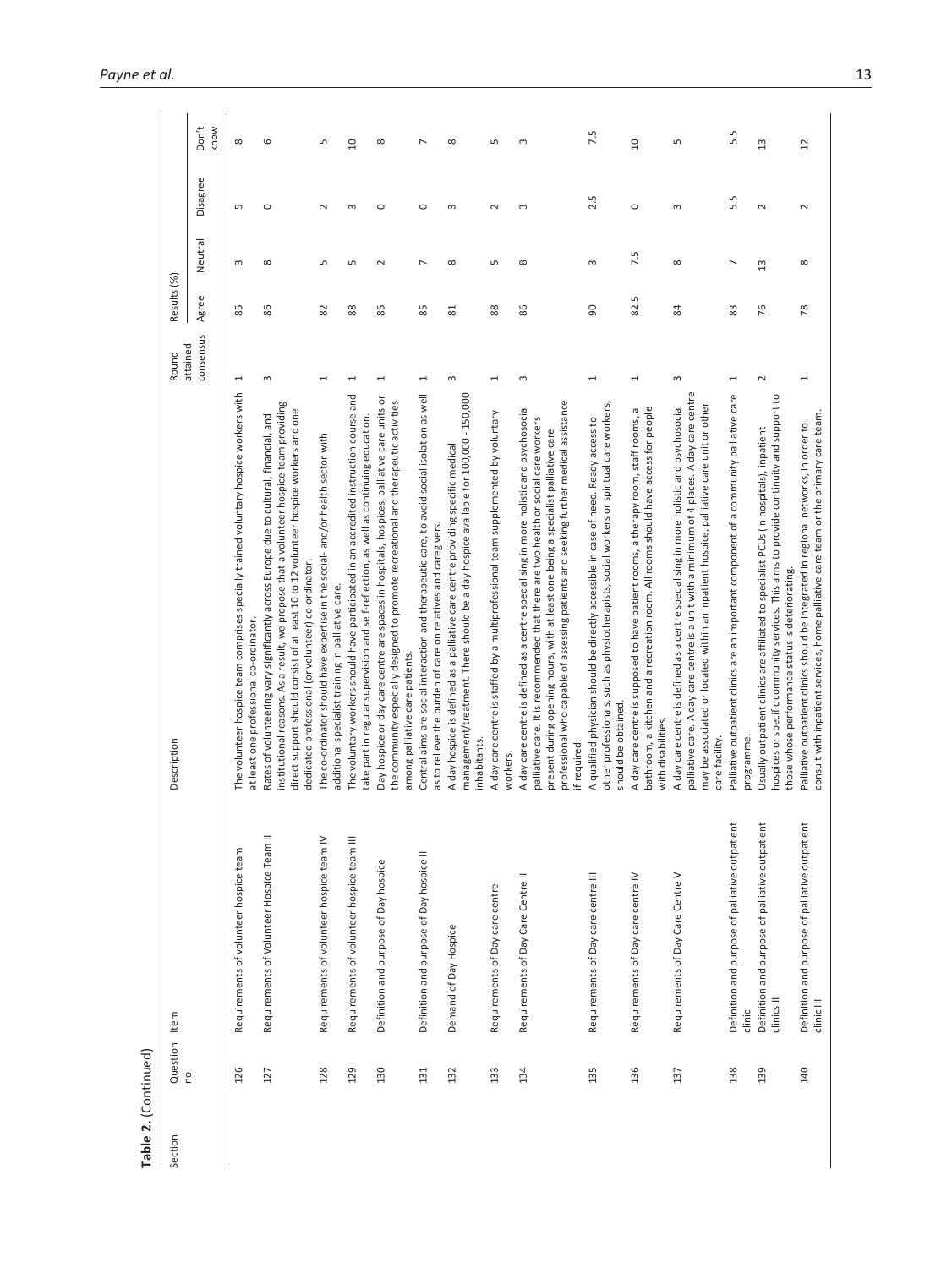| i - Alian - Annun - Alian - Annun                                                                                                                                                                                                                                                      |
|----------------------------------------------------------------------------------------------------------------------------------------------------------------------------------------------------------------------------------------------------------------------------------------|
|                                                                                                                                                                                                                                                                                        |
| e not in origi                                                                                                                                                                                                                                                                         |
|                                                                                                                                                                                                                                                                                        |
|                                                                                                                                                                                                                                                                                        |
|                                                                                                                                                                                                                                                                                        |
|                                                                                                                                                                                                                                                                                        |
|                                                                                                                                                                                                                                                                                        |
|                                                                                                                                                                                                                                                                                        |
| <b>Production of the Sun of the Sun of the Sun of the Sun of the Sun of the Sun of the Sun of the Sun of the Sun of the Sun of the Sun of the Sun of the Sun of the Sun of the Sun of the Sun of the Sun of the Sun of the Sun o</b><br>e Thirthon now Cranbor has and Morm statement. |
|                                                                                                                                                                                                                                                                                        |
|                                                                                                                                                                                                                                                                                        |
|                                                                                                                                                                                                                                                                                        |
|                                                                                                                                                                                                                                                                                        |
|                                                                                                                                                                                                                                                                                        |
|                                                                                                                                                                                                                                                                                        |
|                                                                                                                                                                                                                                                                                        |
|                                                                                                                                                                                                                                                                                        |
|                                                                                                                                                                                                                                                                                        |
|                                                                                                                                                                                                                                                                                        |
|                                                                                                                                                                                                                                                                                        |
| wan コニソリー                                                                                                                                                                                                                                                                              |
|                                                                                                                                                                                                                                                                                        |
|                                                                                                                                                                                                                                                                                        |
|                                                                                                                                                                                                                                                                                        |
| able 3. Thii                                                                                                                                                                                                                                                                           |
|                                                                                                                                                                                                                                                                                        |
|                                                                                                                                                                                                                                                                                        |
|                                                                                                                                                                                                                                                                                        |
|                                                                                                                                                                                                                                                                                        |

|                                              |                 | Table 3. Thirteen new Standard and Norm statements not                                             | in original 2009 recommendations                                                                                                                                                                                                                                                                                                                                                                                                                                                                                                                                                                                                                                                                                              |                                 |                |                |                |
|----------------------------------------------|-----------------|----------------------------------------------------------------------------------------------------|-------------------------------------------------------------------------------------------------------------------------------------------------------------------------------------------------------------------------------------------------------------------------------------------------------------------------------------------------------------------------------------------------------------------------------------------------------------------------------------------------------------------------------------------------------------------------------------------------------------------------------------------------------------------------------------------------------------------------------|---------------------------------|----------------|----------------|----------------|
| Section                                      | Question        | Statement                                                                                          | Description                                                                                                                                                                                                                                                                                                                                                                                                                                                                                                                                                                                                                                                                                                                   | Results<br>Round                |                |                |                |
|                                              | <b>DU</b>       |                                                                                                    |                                                                                                                                                                                                                                                                                                                                                                                                                                                                                                                                                                                                                                                                                                                               | Agree<br>consensus<br>attained  | Neutral        | Disagree       | Don't know     |
| Palliative Care<br>Section III:<br>Levels of | 22              | Definition of Geriatric Palliative Care                                                            | should be part of the responsibility of both palliative and geriatric care specialties.<br>field of interspecialty collaboration unifying competences from geriatric medicine<br>of older adults with severe and life-limiting conditions'. * Geriatric palliative care<br>and palliative care to respond to the socio-demographic changes and challenges<br>Ģ<br>* Voumard, R., Rubli Truchard, E., Benaroyo, L. et al. Geriatric palliative care:<br>a view of its concept, challenges and strategies. BMC Geriatr 18, 220 (2018).<br>Geriatric Palliative Care (GPC) has recently been identified and defined as '.<br>https://doi.org/10.1186/s12877-018-0914-0                                                           | 89<br>$\sim$                    | $\circ$        | $\Xi$          | $\circ$        |
|                                              | 23              | Dementia Palliative Care                                                                           | Caring for a person at the end of life who has dementia can be complex and patients<br>and families may need palliative care specific to dementia. The EAPC have attained<br>recommendations from the European Association for Palliative Care. Palliat Med.<br>challenging, and sometimes specialist dementia palliative care input is required<br>consensus on eleven important components needed for optimal palliative care<br>in older people with Dementia*. Caring for palliative dementia patients can be<br>optimal palliative care in older people with dementia: a Delphi study and<br>* van der Steen JT, Radbruch L, Hertogh CM, et al. White paper defining<br>2014;28(3):197-209. doi:10.1177/0269216313493685 | 28<br>$\sim$                    | $\circ$        | $\infty$       | S              |
|                                              | 35              | Children and adolescents: Palliative<br>Care for neonates a closely related<br>field               | Palliative care for neonates represents a special, albeit closely related field to<br>paediatric palliative care.                                                                                                                                                                                                                                                                                                                                                                                                                                                                                                                                                                                                             | 86<br>$\overline{\phantom{0}}$  | $\sigma$       | $\circ$        | S              |
|                                              | 36              | Perinatal Palliative Care                                                                          | General care designed not only to minimise pain in neonates but also to make them<br>more comfortable, promote individualised developmental care [6] and facilitate<br>bonding with the mother are critical components of perinatal palliative care                                                                                                                                                                                                                                                                                                                                                                                                                                                                           | 79<br>$\overline{\phantom{0}}$  | G              | $\circ$        | 12             |
|                                              | $\overline{37}$ | Early initiation of perinatal palliative<br>care                                                   | Early initiation, starting from diagnosis, of perinatal palliative care is important to<br>parents who must cope with a tragic prenatal diagnosis.                                                                                                                                                                                                                                                                                                                                                                                                                                                                                                                                                                            | $\approx$<br>J                  | $\overline{ }$ | $\circ$        | $\overline{c}$ |
|                                              | $38$            | Perinatal Palliative Care can be<br>provided in existing settings                                  | should focus on the needs of the foetus, mother and the psychological, spiritual<br>Services can be provided in existing settings, including specialist settings, and<br>and social needs of the whole family.                                                                                                                                                                                                                                                                                                                                                                                                                                                                                                                | 54<br>$\overline{\phantom{0}}$  | G              | $\circ$        | $\overline{c}$ |
| Palliative Care<br>Section IV:<br>Delivery   | $\overline{4}0$ | Access to services: Information<br>directory                                                       | People should have access to a national directory of information on palliative care<br>providers, local caregivers and other relevant organisations that can have a role in<br>palliative care.                                                                                                                                                                                                                                                                                                                                                                                                                                                                                                                               | 98<br>$\overline{ }$            | $\sim$         | $\circ$        | $\circ$        |
|                                              | 41              | Access to services: Websites                                                                       | All palliative care services should have a website                                                                                                                                                                                                                                                                                                                                                                                                                                                                                                                                                                                                                                                                            | 51                              | $\sim$ 0       | $\sim$ $\circ$ | $\circ$        |
| Palliative Care<br>Section V:                | 141             | Guidelines in all settings: opening<br>hours                                                       | There should be unrestricted open hours for the family and friends of dying<br>patients                                                                                                                                                                                                                                                                                                                                                                                                                                                                                                                                                                                                                                       | 100<br>$\overline{ }$           |                |                | $\circ$        |
| Services                                     | 142             | opioids and other essential medicines<br>Guidelines in all settings: access to                     | There should be access to opioids and other essential medicines routinely used in<br>palliative care in all settings                                                                                                                                                                                                                                                                                                                                                                                                                                                                                                                                                                                                          | 57<br>$\overline{\phantom{0}}$  | $\sim$         | $\circ$        | $\circ$        |
|                                              | 143             | Guidelines in all settings: information<br>exchange across caregivers,<br>disciplines and settings | There should be a process to support the exchange of information across<br>caregivers, disciplines and settings.                                                                                                                                                                                                                                                                                                                                                                                                                                                                                                                                                                                                              | 56<br>$\overline{\phantom{0}}$  | S              | $\circ$        | $\circ$        |
|                                              | 144             | Guidelines in all settings: digital<br>medical records                                             | involved in the care of palliative care patients have access within one setting.<br>There should be a digital medical record, to which all professional caregivers                                                                                                                                                                                                                                                                                                                                                                                                                                                                                                                                                            | 57<br>$\overline{\phantom{0}}$  | 3              | $\circ$        | $\circ$        |
|                                              | 145             | of specialist equipment in all settings<br>Guidelines in all settings: availability                | care, oxygen delivery, special drug hospital beds) should be available for the care<br>Specialist equipment (e.g. anti-decubitus mattresses, aspiration material, stoma<br>of palliative care patients in each specific setting.                                                                                                                                                                                                                                                                                                                                                                                                                                                                                              | 100<br>$\overline{\phantom{0}}$ | $\circ$        | $\circ$        | $\circ$        |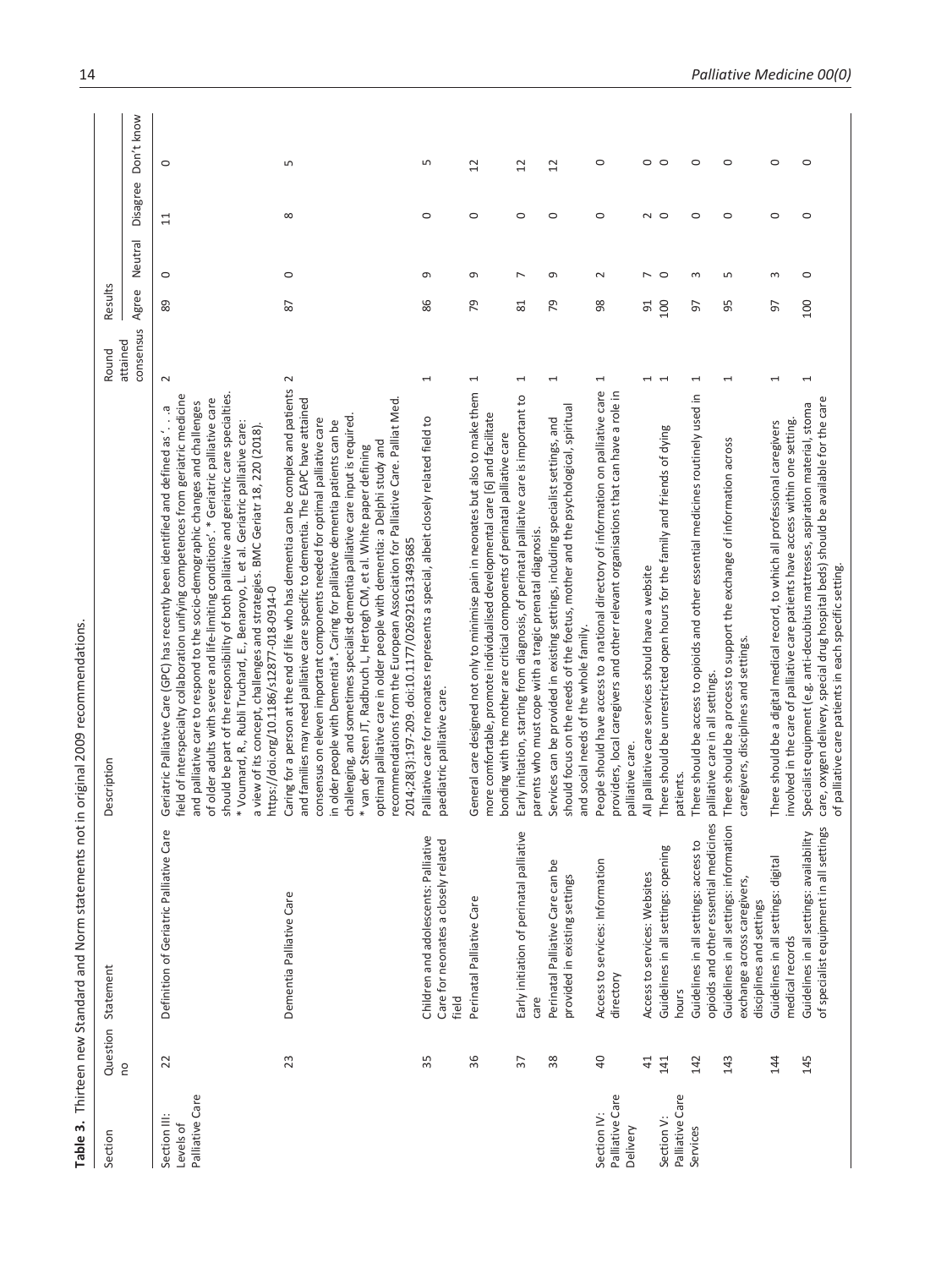|                                           |          | Table 4. All statements that failed to reach consensus.                                              |                                                                                                                                                                                                                                         |                |                 |                |                 |
|-------------------------------------------|----------|------------------------------------------------------------------------------------------------------|-----------------------------------------------------------------------------------------------------------------------------------------------------------------------------------------------------------------------------------------|----------------|-----------------|----------------|-----------------|
| Section                                   | Question | Statement description                                                                                | Description                                                                                                                                                                                                                             | Round 3 Result |                 |                |                 |
|                                           | g        |                                                                                                      |                                                                                                                                                                                                                                         | Agree          | Neutral         | Disagree       | Don't know      |
| Palliative Care<br>Section IV:            | 78       | Necessity of professional groups for specialist palliative care<br>services. Occupational Therapist  | $\frac{4}{2}$                                                                                                                                                                                                                           | 5              | $\overline{21}$ | $\infty$       | 0               |
| Delivery                                  | 83       | Necessity of professional groups for specialist palliative care<br>service. Speech Therapist         | ≸                                                                                                                                                                                                                                       | 73             | ∞               | $\overline{0}$ | 0               |
|                                           | 86       | Necessity of professional groups for specialist palliative care<br>services. Complementary Therapist | $\frac{4}{2}$                                                                                                                                                                                                                           | 55             | 26              | 16             |                 |
|                                           | 88       | Necessity of professional groups for specialist palliative care<br>services. Trainer/Instructor      | $\frac{1}{2}$                                                                                                                                                                                                                           | 39             | 26              | 29             |                 |
|                                           | 90       | Necessity of professional groups for specialist palliative care<br>services. Lyphoedema Specialist   | $\frac{4}{2}$                                                                                                                                                                                                                           | 73             | $\overline{11}$ | $\mathfrak{u}$ |                 |
|                                           | 92       | Necessity of professional groups for specialist palliative care<br>servicesLibrarian                 | $\frac{4}{2}$                                                                                                                                                                                                                           | 27             | $\overline{21}$ | 52             | 0               |
| Palliative Care<br>Section V:<br>Services | 125      | Demand of volunteer hospice team                                                                     | team available for 30,000 - 40,000<br>equivalent - e.g. a larger team for<br>should be one volunteer hospice<br>standard across Europe, there<br>inhabitants (or a proportional<br>As an aspirational norm and<br>a larger population). | 72             | $\Xi$           | 6              | $\overline{11}$ |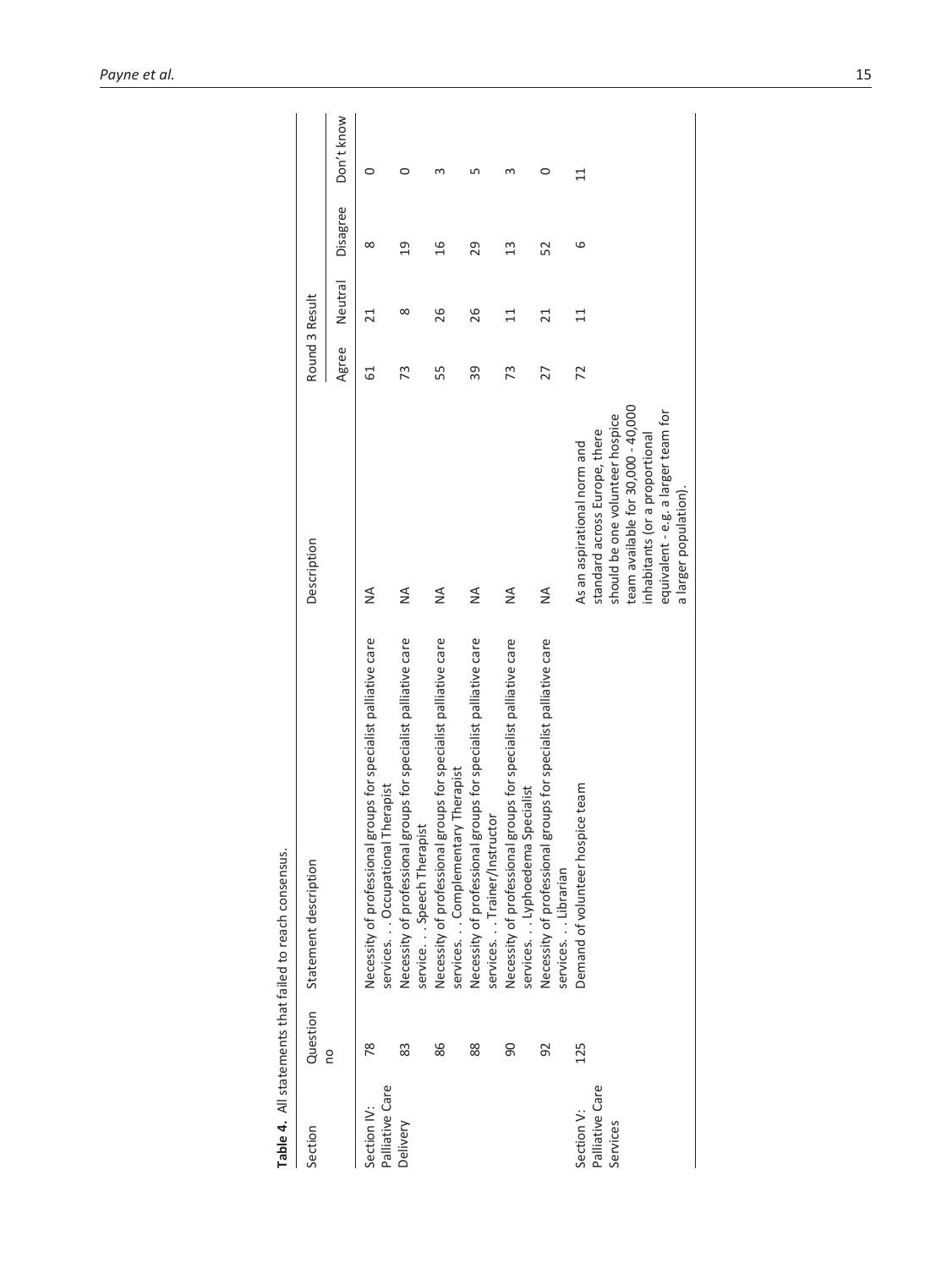on six statements such as the nature of specialist palliative care, need for centres of excellence and that palliative care should be available for all diagnoses. There was consensus on four new statements that recognised the emerging role of neonatal palliative care. Two statements were withdrawn, one on the need for services to include non-cancer patients which repeated another statement, and a new term, 'non-specialist' palliative care.

*Palliative care delivery.* This is the largest section with 47 (2 new, 45 original) statements reaching consensus in Round 1, with two further statements gaining consensus in both subsequent rounds. There was high levels (over 90%) agreement for 24 statements including the importance of advance care planning, equity in access to services, facilitating preferred place of care and service provision including specialist palliative care, hospital teams, in-patient units and home care. Two new statements relating to access to services, the availability of national directories and websites, indicates that information provision is crucial. Six statements that failed to reach consensus were related to specific occupational roles which were not regarded as essential in the multidisciplinary team; occupational therapist, speech therapist, complementary therapist, lyphoedema therapist, trainer and librarian. One statement 'hospital at home' was withdrawn at round 2 as it was regarded as ambiguous.

*Palliative care services.* This section concerned specific types of palliative care services with 40 (5 new, 35 original) statements reaching consensus in Round 1, followed by three in Round 2 and five in Round 3. There were high levels (over 90%) of agreement for 21 statements such as the purpose and staffing requirements of specialist palliative care units, hospital palliative care teams and home palliative care teams. There were lower levels of agreement on the purpose and requirements for Day Care services, reflecting differences within Europe. There was a high level of agreement on five new statements which offered guidelines on open visiting, availability of essential medicines, better information exchange, including digital medical records and access to specialist equipment. One statement on the configuration of volunteer teams failed to reach consensus.

*Expert consultation*: The EAPC Board approved the updated recommendations, and some provided editorial comments.

## **Discussion**

### *Summarising findings*

This revision to the EAPC recommendations on standards and norms in palliative care identified that there remains a high consensus amongst European experts with the original recommendations.8,9 The core principles of palliative care are fully endorsed, along with shared understanding about definitions of palliative care and how these are articulated in specialist palliative care services. It has highlighted the emergence of new areas of specialisation in palliative care including neonatal palliative care,<sup>17</sup> geriatric and dementia services.18,19 These attest to the needs of patients across the life span as recommended by WHO.<sup>5</sup> Also there is greater awareness of the need to improve access to better information transfer and the role of digital health technologies including electronic health records.20

In comparison with the previous study, $8.9$  there were responses from organisations in just over half of all countries in Europe 27/52 – 52%, rather than 21 countries, reflecting increases in EAPC membership 52 compared to 35.21 There were more female respondents, 68% compared to 48% indicating both a shift in medicine and in healthcare. As before, the majority of respondents were physicians or other clinicians. There remains strong endorsement of definitions for palliative care derived from the EAPC and WHO, despite alternative definitions being proposed in the interim such as severe healthrelated suffering.10,11 These may be more appropriate in low and middle income countries where palliative care is less well developed than in Europe. The term 'supportive care' was not regarded as a synonym for palliative care, although this is advocated in the USA.<sup>2</sup> As palliative care develops, it is perhaps appropriate that the diversity of geopolitical, health system, population needs and economic resources in specific regions and countries is recognised; we do not seek to offer a global definition or standards, merely to facilitate collaboration in Europe.

European countries are at remarkably different stages in their development of palliative care as demonstrated in the EAPC Atlas.12 It is thus rather challenging to provide a balance of standards and norms that accommodates such diversity. Especially in eastern Europe, there are countries which are at very early stages in pioneering palliative care services, while typically in western countries, services are already well established and integrated in national healthcare systems. Here concerns about ensuring equity and access for marginalised populations have become one of the predominant issues. However, the major drivers to address WHO directives to strengthen palliative care, include it as part of universal health coverage and embed services in national healthcare systems appear to still focus on extending palliative care beyond cancer.5 Recent guidance from the WHO on how to establish the foundations and structure of palliative care services are likely to improve quality but need to be adopted, resourced and implemented within countries, $22$  and progress towards these goals should be assessed in further research.

The specific values on the philosophy of palliative care demonstrate a strong consensus across European experts, with a recognition that palliative care is suitable for all patients regardless of diagnosis. However this may belie continuing evidence of inequalities in access to hospice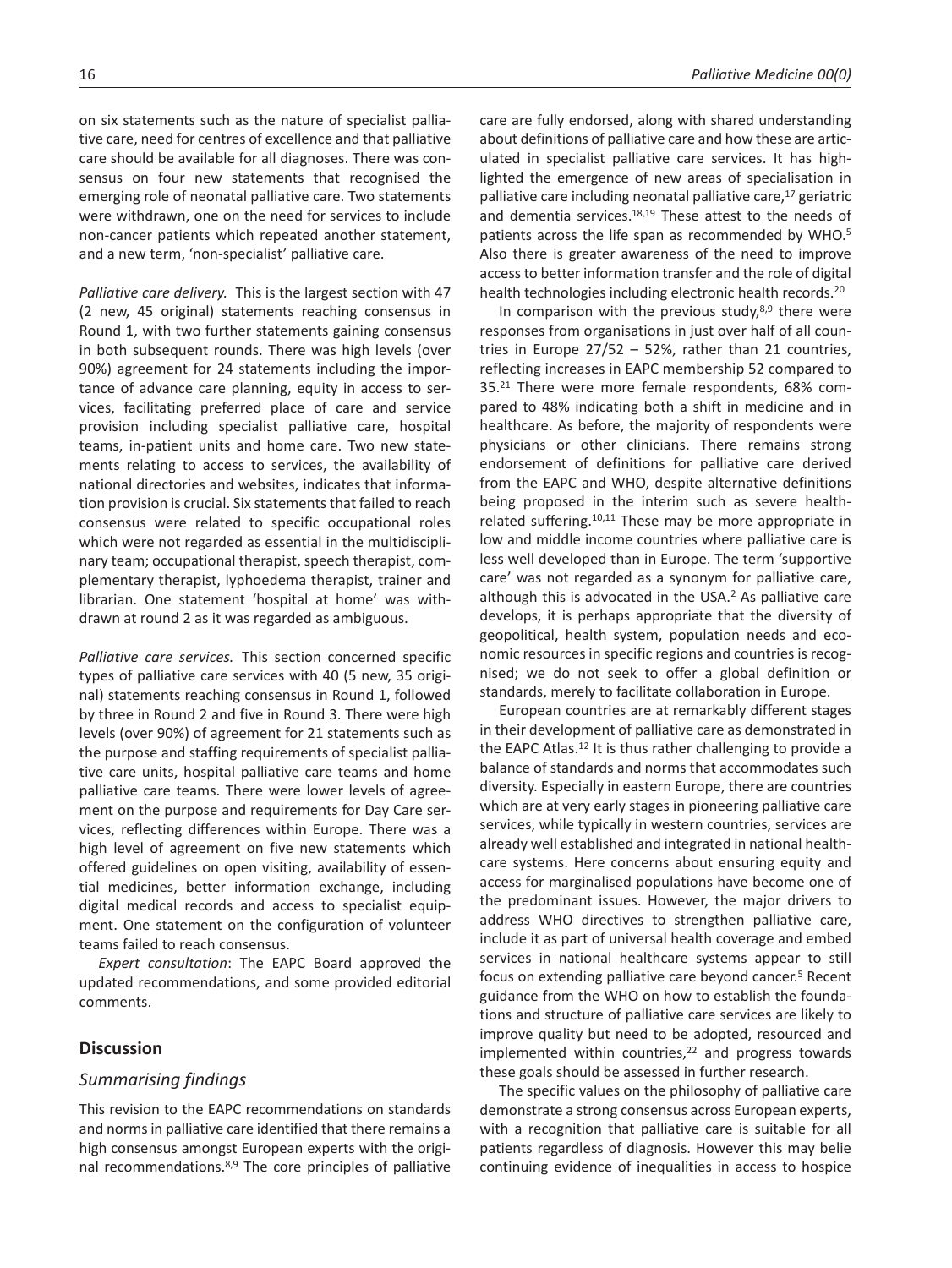care.23 The survey shows that there remains some geographical diversity in how services are configured, probably reflecting their differing historical origins, especially with volunteers.24 Volunteer roles differ across Europe such as to provided direct hands on care, to supplement services, or in a few countries to fund-raise for hospices, 24 and these differences might explain why consensus was not attained. The survey confirms that there is still a lack of consensus on whether some staff roles are essential or merely desirable additions to the multidisciplinary team, specifically certain therapists and educationalists. This probably reflects diversity in development and whether education are considered to be supplementary activities.

Our respondents demonstrated high consensus on statements relating to specialist palliative care in hospital and home care settings rather than 'general palliative care' provided by non-specialists. A recently proposed term 'non-specialist palliative care' instead of general palliative care was not favoured,25 and reflects the difficulty in making sharp distinctions between specialist and general provision.<sup>21</sup> In some countries palliative care has emerged as a specific medical speciality, while in others it forms part of the work of medical professionals who are specialists in oncology or other areas.<sup>26</sup>

## *Strengths and limitations*

This study's strengths include adherence to Delphi technique guidance<sup>13</sup> and was conducted by a multidisciplinary team. Whilst a scoping of the literature was undertaken, a full systematic review might have identified additional concepts and practices, and this methodology should be considered for future revisions of the recommendations on standards and norms. We built upon the 2009 recommendations with a sample drawn from 30 organisations across Europe. There was a reasonable response rate of 58% organisations, and 100% in the expert consultation. As the survey was only available in English, this may have resulted in bias. Incentivisation (also previously used8,9), may have influenced the completion rate. Further research is required to elicit service-user views. Attrition over the Delphi rounds was low, but the impact of the Covid-19 pandemic on the initial response was probably greater for those with clinical responsibilities during the winter of 2020/2021.27

## *What this study adds*

There is evidence of emerging specialisation of palliative care services in neonatal, geriatrics and dementia. A balance is needed between tailoring services to meet local population needs and the integration of services within healthcare systems.6 Specialist palliative care providers need to demonstrate flexibility, as during the pandemic.28 As before, the recommendations provide evidence for benchmaking palliative care services and promoting consistency in Europe. The standards and norms offer opportunities to enhance advocacy and collaborative health policies, to promote better use of resources and offer equitable provision of palliative care for patients and families. Our findings have implications for many stakeholders including designing palliative care service improvements, advocating for better integration of palliative care and ensuring that palliative care is included in new strategies and policies.

## **Conclusions**

Most recommendations on standards and norms for palliative care in Europe remain unchanged since 2009, with 13 new recommendations relating to emerging specialisms and service improvements. Evolving concepts can be used to support advocacy. Further research is needed to understand how these standards and norms are utilised to deliver quality improvements.

### **Acknowledgements**

We are grateful to everyone who participated in the Delphi study including all respondents. We acknowledge the support of the Board of Directors (2019–2023) of the EAPC listed here: Prof Christoph Ostgathe (Germany), Dr Jeroen Hasselaar (Netherlands), Dr Sandra Martins Pereira (Portugal), Dr Sebastien Moine (France), Prof Catherine Walshe (United Kingdom), Dr Gert Huysmans (Belgium), Dr Karl Bitschnau (Austria), Dr Martin Loucka (Czech Republic), Prof Sonja McIlfatrick (Northern Ireland), Prof Daniela Mosoiu (Romania), Natasha Pedersen (Norway), Prof Josep Porta Sales (Spain), Dr Danila Valenti (Italy).

### **Author contributions**

SP, AH, TW, JL were engaged in the preparation and conduct of the Delphi study. SP, JL, CO designed the study. SP, AH, TW led the writing of the paper and participated in the analysis. SP supervised the overall study. All authors read and approved the final manuscript.

### **Declaration of conflicting interests**

The author(s) declared no potential conflicts of interest with respect to the research, authorship, and/or publication of this article.

### **Funding**

The author(s) disclosed receipt of the following financial support for the research, authorship, and/or publication of this article: This work was funded by the European Association for Palliative Care. Two of the funders (JL, CO) were involved in the study design, data collection, analysis and interpretation of the data, and in the writing and the decision to submit this article for publication. The Board of Directors of the European Association for Palliative Care reviewed and approved the final manuscript.